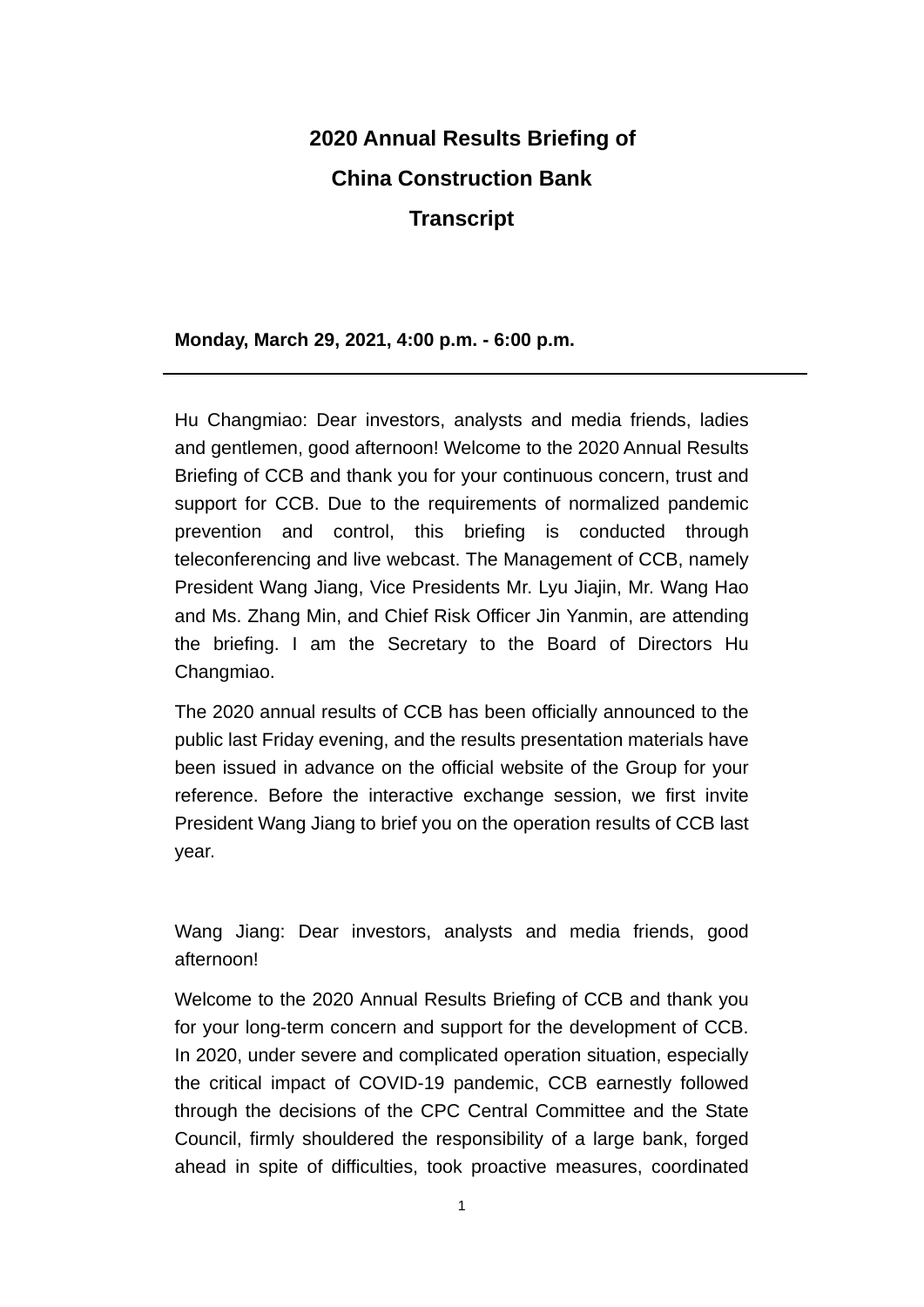and supported the pandemic prevention and control and the economic and social development with the New Finance Initiative, and served the financial needs of the people. As a result, CCB achieved accumulated strategic momentum, stable and prudent risk control, rapidly-increased assets and liabilities, steadily-increased profits, with leading key indicators among peers and increasing market competitiveness. As at the end of 2020, the total assets of the Group were RMB28.1 trillion, an increase of 10.6%. The net profit was RMB273.58 billion, an increase of 1.6% from the previous year. The return on assets (ROA) was 1.02% and the return on equity (ROE) was 12.12%.

## **I. Empowering the fight against the pandemic of the century with distinguished financial services**

CCB supported the fight against the pandemic to its utmost, and set up a pandemic prevention and control steering group at the first moment. While striving to protect the safety of employees, CCB introduced several financial service measures successively, stood together and connected with customers through thick and thin to fully support the pandemic prevention and control and the economic recovery, and provided credit support to more than 10,000 key pandemic prevention and control enterprises on a cumulative basis. CCB supported the fight against the pandemic with technological methods, and launched the Hubei medical supplies support and management system in two days and the smart community management platform in three days. CCB actively donated money and supplies to both domestic and overseas, innovated the "CCB Match Plus" platform, and successfully matched approximately 160 million pieces of domestic and overseas pandemic prevention materials, thereby putting into practice the connotation of building a community with a shared future for mankind. CCB precisely allocated resources to help ensure "stability on six fronts" and maintain "security in six areas". CCB granted credit resources through multiple channels, with an increase of RMB1.76 trillion of total loans. CCB provided targeted credit support to the major fields and weak links of the real economy, with an increase of 17.7%, 19.8% and 27.6% of infrastructure loans, manufacturing loans and loans to private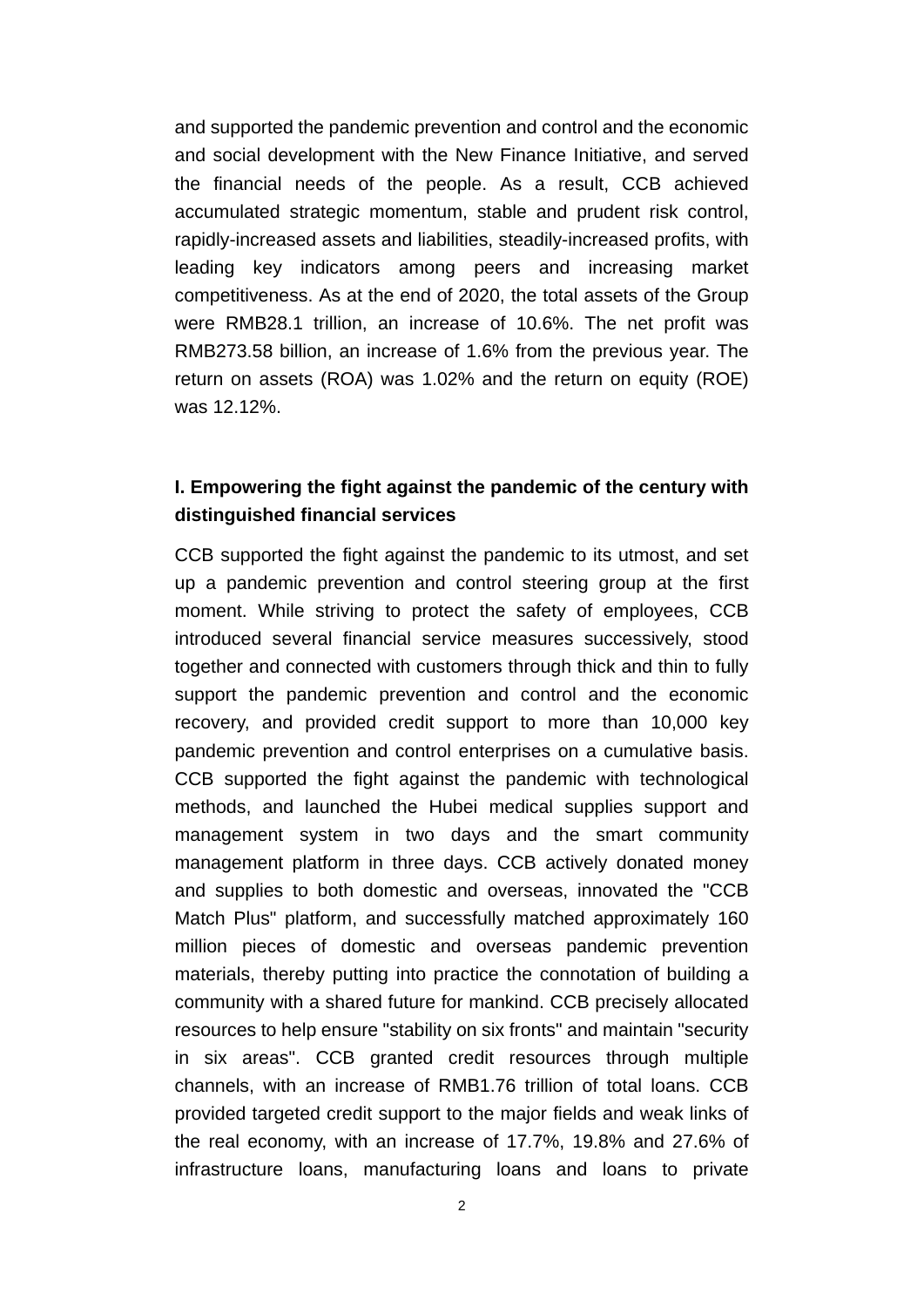enterprises, respectively. CCB actively supported the business reopening and residents' consumption, with an increase of 11.4% and 39.6% of credit card loans and personal unsecured loans, respectively. Through adopting relief measures such as more favourable loan interest rates, further reduction and exemption of service fees and deferred principal repayment and interest payment, CCB helped customers to get through the challenging time.

### **II. Deepened New Finance Initiative and continuously released strategic momentum**

**House rental gradually became a trend.** CCB implemented the policy of "houses are for living in, not for speculation" to guide the formation of a good development model of renting and selling. The comprehensive house rental service platform covered more than 96% of administrative regions at prefecture-level and above across the country, with more than 24 million properties listed online. CCB actively carried out the house deposit business, with 1.20 million contracted properties on a cumulative basis, built over 230 "CCB Jianrong Jiayuan", and provided more than 140,000 long-term rental properties. In combination with urban renewal, old city reconstruction and coordinated urban-rural development, CCB successively signed strategic cooperation agreements on policy rental housing with 11 cities including Guangzhou and Hangzhou.

**Inclusive finance led the market.** CCB innovated the "Wuhuasanyi" service model (characterized by batch customer acquisition, precise profiling, automatic approval, intelligent risk control and comprehensive services – achieving one-minute financing, one-stop services and transparent rates), with an increase of RMB489.2 billion of inclusive finance loans, and proactively solved problems for small and medium-sized enterprises during the pandemic. There were more than 4 million certified corporate customers on "CCB Huidongni" APP, with more than 110 million of visits. CCB first achieved the inclusive finance credit asset securitization of a "sustainable purchase" model, and further extended the inclusive finance service to the rural areas. The number of "CCB Yunongtong" inclusive finance service sites exceeded 540,000, covering 80% of townships and administrative villages across the country. Through the "Financial Literacy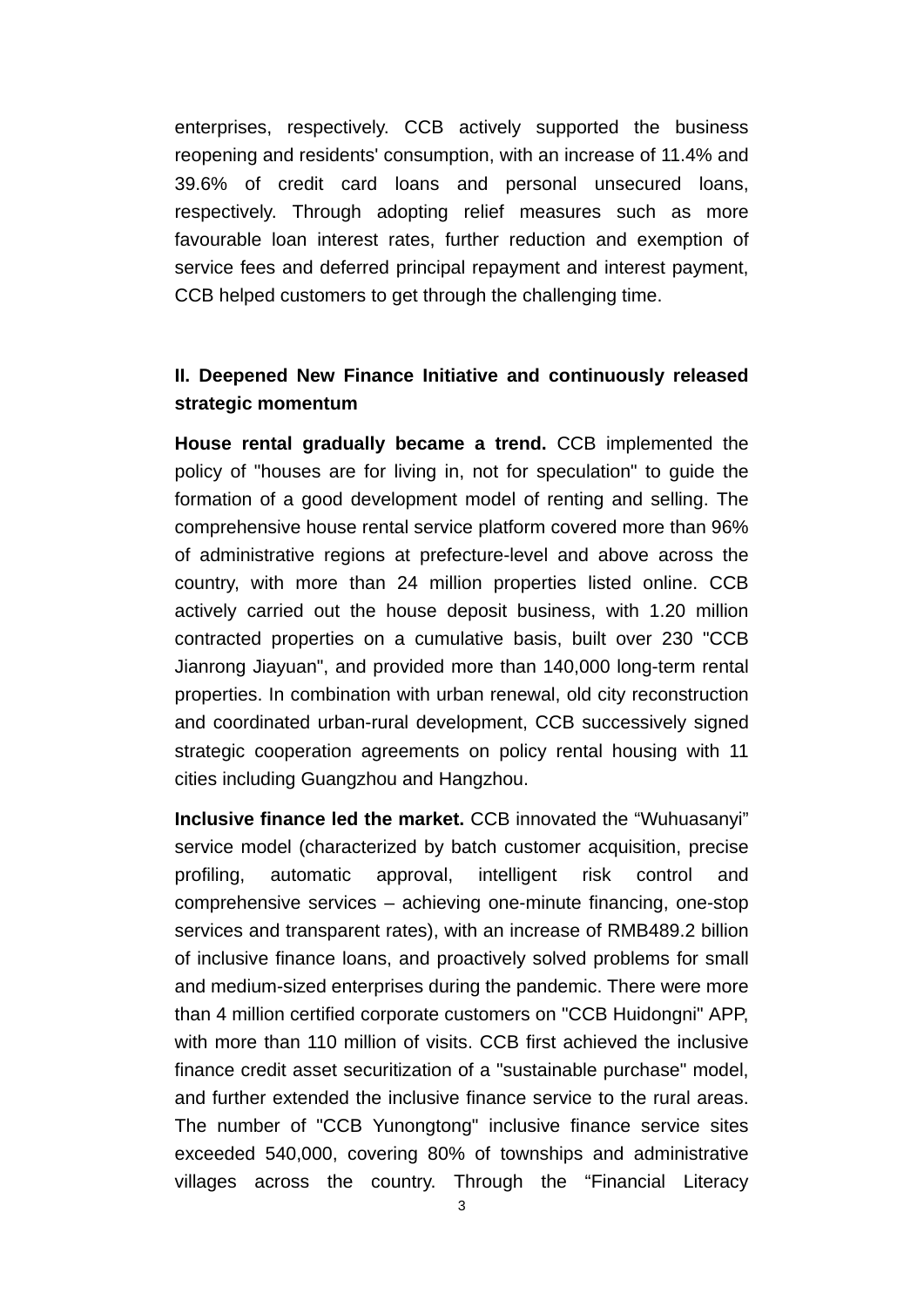Promotion" training sessions of CCB University, financial knowledge was disseminated to the rural areas with a total of 3.31 million people being trained.

**Internal and external empowerment of FinTech.** The Group's investment in FinTech increased by 25.4% over the previous year, the total number of technological talents exceeded 13,000, and the foundation of technological innovation was continuously consolidated. Empowering operation management and business development, CCB created a new retail pattern integrating Customer Community scenarios, built a new public ecosystem combining industry and finance, and promoted the construction of smart channels and intelligent operation capabilities, so as to withstand the stress test of the pandemic. CCB set up a smart government affairs service platform, and established cooperation relationships with several municipal governments in the country, with more than 100 million of registered users and more than 1 billion of transactions processed on a cumulative basis. CCB empowered its peers with technological output, and accumulatively exported risk control tools to 328 small and medium-sized banks to promote co-governance of risks.

**Digital operation was steadily promoted.** Adhering to the New Finance Concept of inclusiveness, openness and sharing, CCB created a digital operation model with data as the element, technology as the tool and platform as the production method to fully promote the construction of three major middle platforms of business, data and technology. Adhering to overall positioning and market orientation, and focusing on "building ecology, setting up scenarios and expanding users", CCB formed a group division of labor and cooperation as well as the digital operation and combat capabilities of enterprise-level unified combat deployment. Especially in order to meet the requirements of normalized pandemic prevention and control, CCB built a cloud studio to fully improve remote office and online service capabilities and to ensure the accessibility of financial products and services to customers.

## **III. Improved risk control capabilities, consolidated the foundation, and moved forward steadily**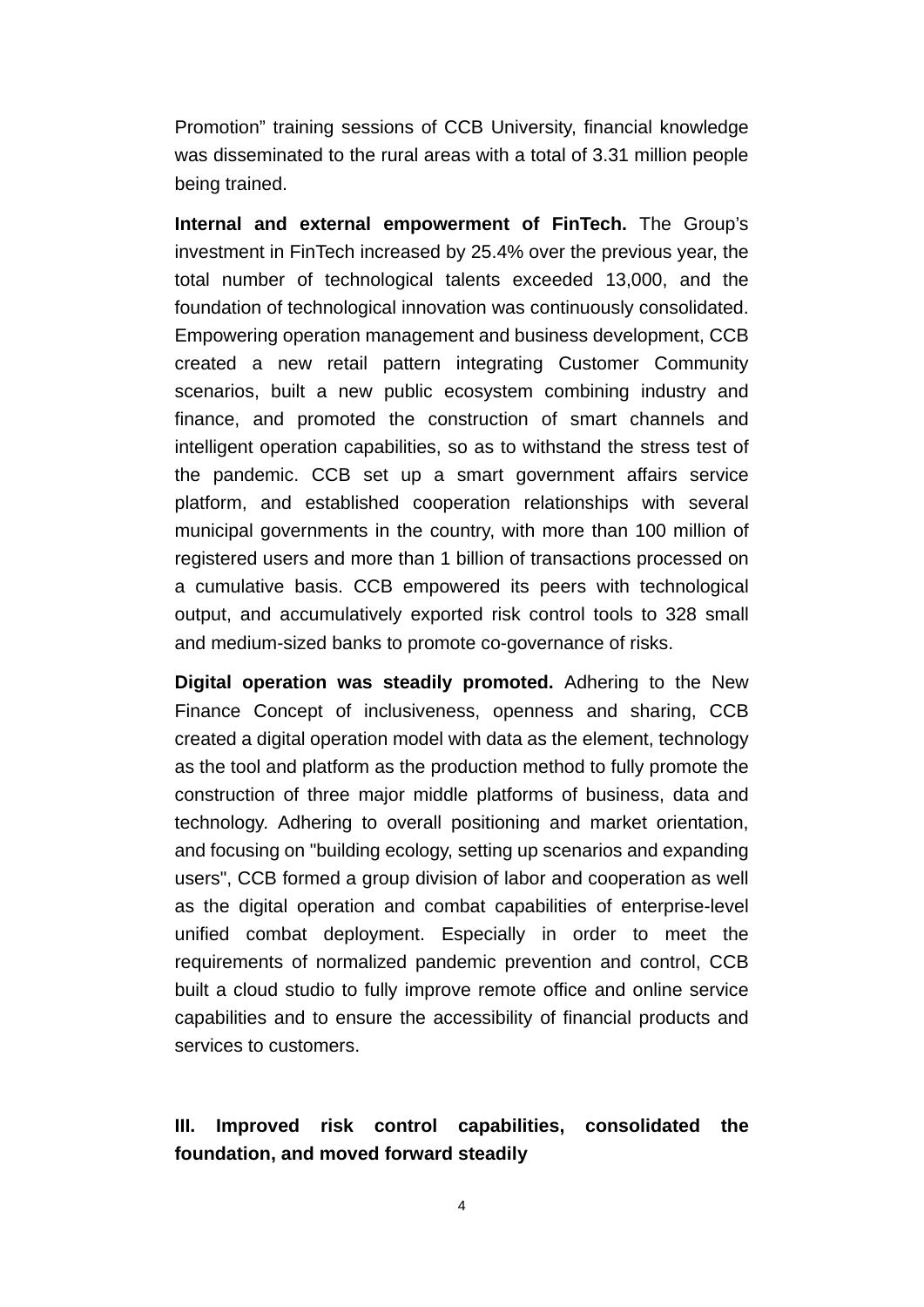**Prudently responded to risk challenges and continuously consolidated asset quality.** We earnestly analyzed risk challenges arising from the pandemic impact, enhanced active management of credit risks, made scientific and accurate classification, set aside sufficient provisions, and increased the intensity of disposal. As at the end of 2020, the Group's non-performing loan (NPL) ratio was 1.56% and the negative scissors difference of overdue loans and NPLs was RMB78.51 billion, with continuously sound asset quality; allowances to NPLs was 213.59% and the allowances to total loans was 3.33%, maintaining sufficient risk offsetting capabilities.

**Sped up the construction of a comprehensive and proactive risk control system.** We improved the risk prevention and pre-judgment, monitoring and early warning, and control and disposal mechanisms; made forward-looking response to various risk challenges; and set up an inter-departmental joint emergency response team for major market risks to proactively respond to violent fluctuations in financial markets. CCB promoted the incorporation of environmental and social factors into the comprehensive risk management system, coordinated operation development and security, improved the long-term mechanism for business continuity management, consolidated the foundation for compliance management of the Group, and strictly implemented anti-money laundering regulatory requirements.

#### **IV. Resolutely shouldering responsibilities of a large bank with the financial mission firmly in mind**

CCB assisted in the tough battle against poverty, and fully supported "one district and three counties" in Ankang and 1,370 poverty-stricken villages in other places to get rid of poverty as scheduled. Both the Leading Group for Poverty Alleviation and the Special Task Force for Lifting Ankang Out of Poverty of CCB received the accolade of "China's Advanced Group in Eradicating Poverty". Focusing on the national goals of achieving carbon emission peak and carbon neutrality, CCB continuously enriched the green financial system, and promoted the transformation to a low-carbon economy, with a total amount of RMB1.34 trillion of green loans. CCB effectively protected the rights and interests of financial consumers, and especially during the pandemic, put customer privacy, data security and humanistic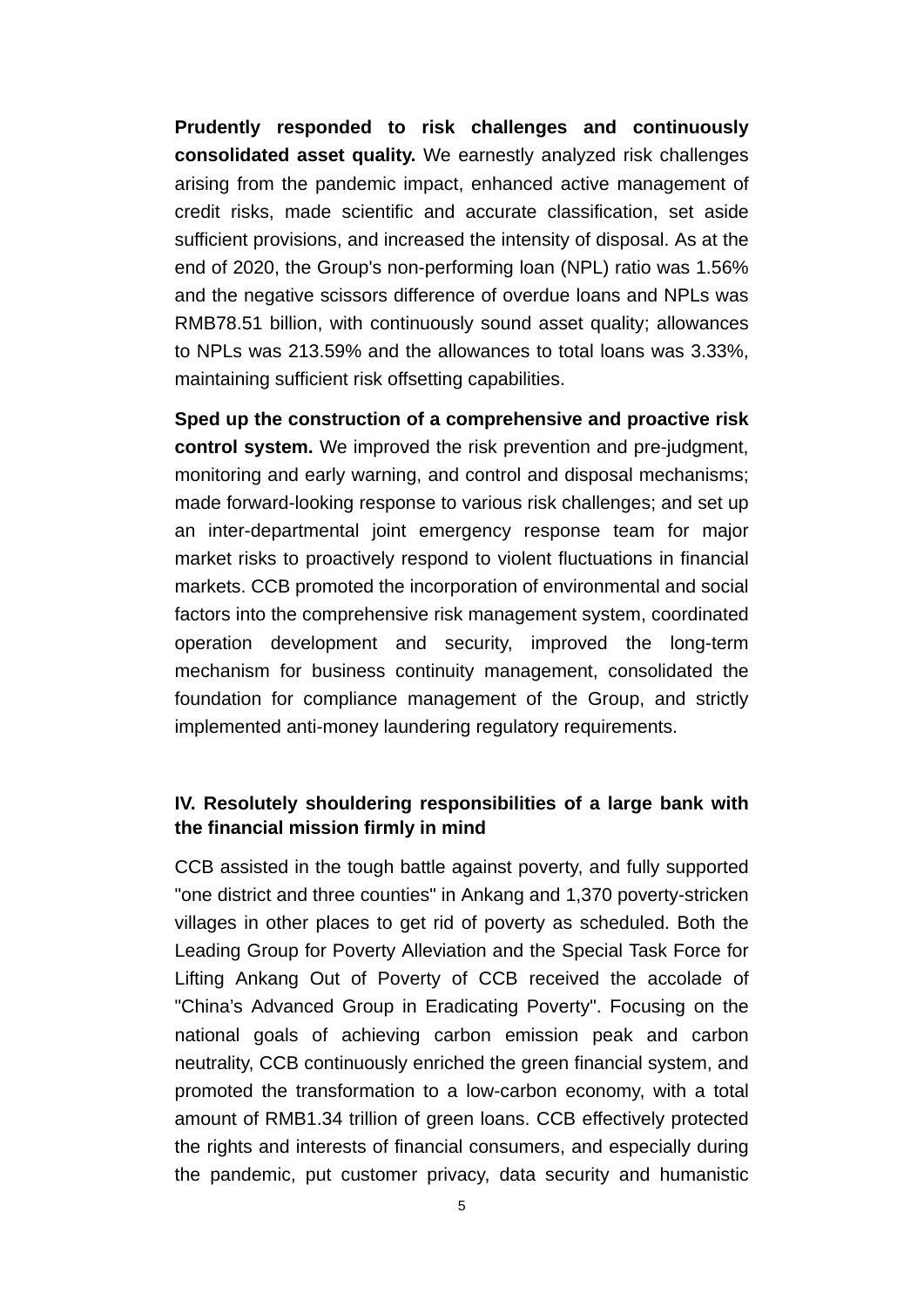care at the forefront. CCB further improved the facilities and functions of "Workers' Harbour" at 14,000 outlets of the Bank, which had a lot of resonance in society. At the end of last year, the latest MSCI ESG rating of CCB rose to A, positioning at top ranks among global large banks.

Looking back to the extraordinary 2020, CCB had made hard-won achievements and gained precious experience. Hereby, on behalf of the Management, I would like to thank the 350,000 colleagues of the Bank for facing up to the challenges and for their hard work; our hundreds of millions of customers for their trust, understanding and companionship; and government departments, regulatory authorities, shareholders, media friends and all sectors of society for their guidance, care and love.

2021 is the first year of the "14th Five-Year Plan", and the start of comprehensive construction of a modern socialist country. The construction of the new development pattern of "dual circulation" has sped up, and potential domestic demand has been released in a continuous way. The pandemic has accelerated the digital transformation and technological innovation, and the growing global attention to climate change and ecological environment is driving the vigorous development of new industries and new forms of business. Meanwhile, changes in the pandemic, geopolitics, negative interest rates and unlimited quantitative easing have also brought about huge uncertainties to global economy and financial markets, with coexisting opportunities and challenges.

Next, CCB will adhere to the general working principle of making progress while maintaining stability, as well as the spirit of following the blueprint, deeply integrate the leadership of the CPC Committee with the corporate governance, and continuously improve the systems and mechanisms. CCB will take the "two-wheel drive" of technology and data, deepen the "people-centric" New Finance Initiative, earnestly practice the new development concept, continuously strengthen the "Three Capabilities", deeply promote the "Three Major Strategies", speed up digital transformation development, and focus on rebuilding the "finance irrigation project" and channeling financial resources to support economic and social development and to enhance people's livelihood and well-being. Meanwhile, CCB will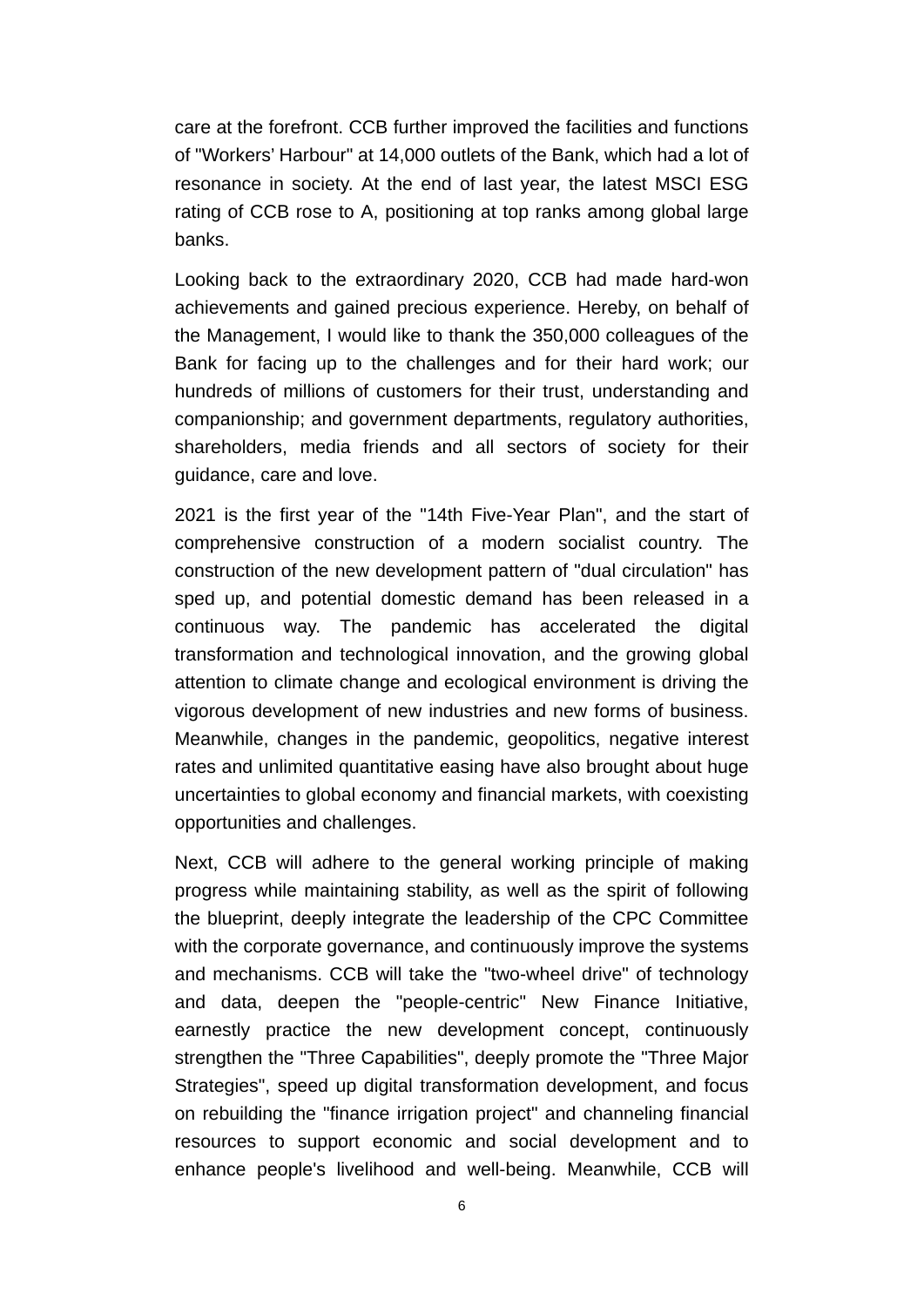continuously promote financial reform and innovation, strengthen refined management, and further enhance risk control and compliance culture development. CCB will strengthen employee care and the building of talent teams, establish an incentive and restraint mechanism to give full scope to our talents, achieve high-quality development in serving the economy and society, reward investors and greet the 100th anniversary of the founding of the CPC with better results.

Thank you!

Hu Changmiao: Thank you, President Wang. Next is the Q&A session.

**Q1 (Morgan Stanley): I would like to ask that since total social financing and loan scale grew rapidly in 2020, the loan growth of CCB was also large, what were the main areas of loan allocation last year? Meanwhile, we are more concerned about the loan extension in 2021, and could you give us an outlook of the loan scale and allocation in 2021?** 

Jin Yanmin: Thank you for your questions. In recent years, the scale of China's total social financing and loans grew rapidly, which was in conformity with the progress of economic and social development. CCB had a relatively large loan growth in recent years. 2020 was a special year, a closing year of the "13th Five-Year Plan", a year of securing decisive victory in building a moderate prosperous society in all respects, and a year with the greatest impact of the pandemic. Facing the sudden impact of the pandemic, CCB resolutely implemented the decisions of the CPC Central Committee and the State Council on coordinating and promoting the pandemic prevention and control and the economic and social development, comprehensively supported the real economy, in particular implementing relief policies, helped ensure "stability on six fronts" and maintain "security in six areas", and extended more loans to key fields and weak links. In 2020, the new loans were RMB1.76 trillion, and the balance was RMB16.79 trillion, both achieving record high. This was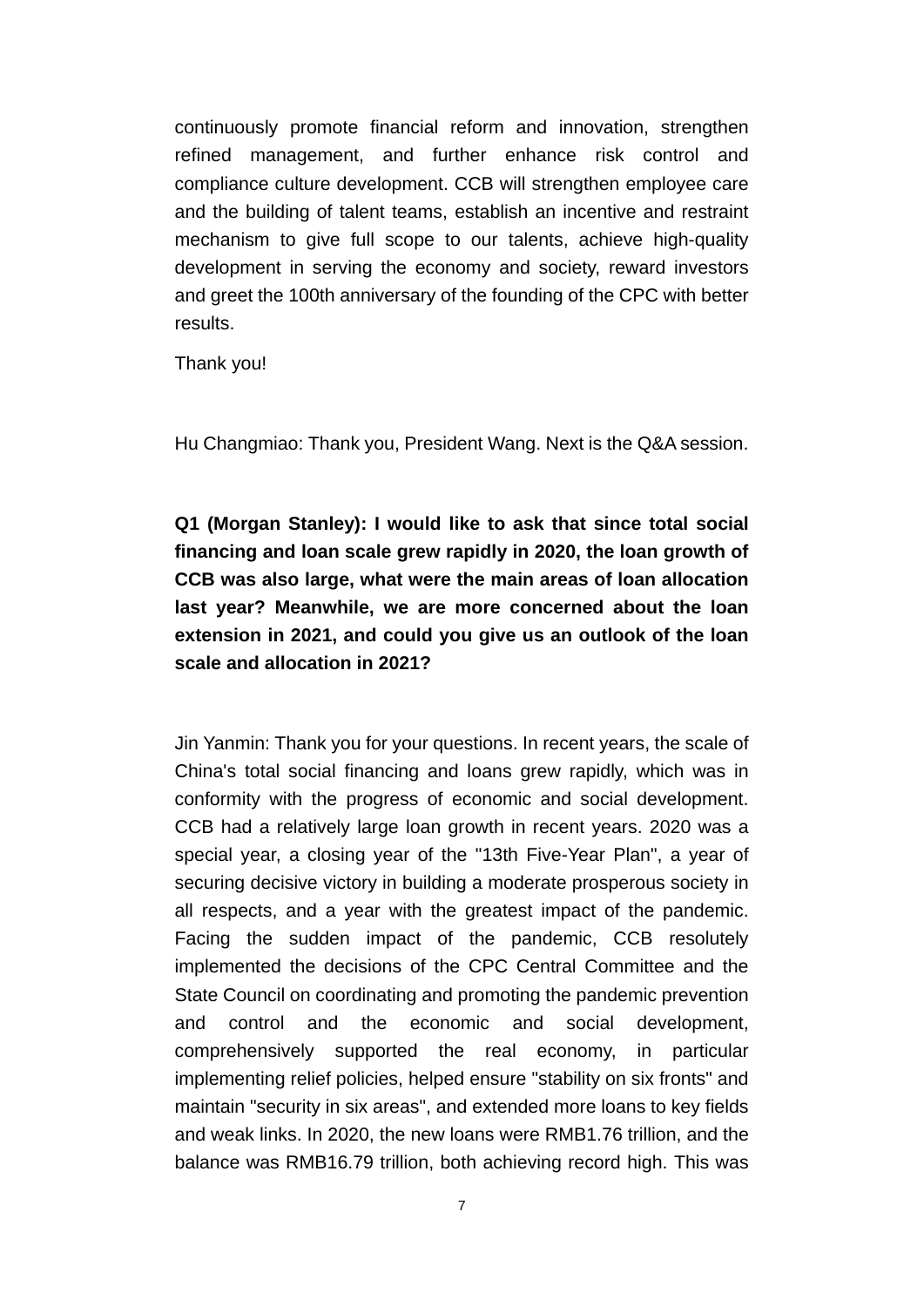mainly due to the rapid growth of domestic corporate loans, which increased by RMB1.4 trillion, and the personal loans increased by RMB756.5 billion. The key aspects are as follows:

First, CCB supported the pandemic prevention and control and the resumption of work and production. CCB provided loans amounting to RMB125.7 billion to more than 10,000 key enterprises in pandemic prevention and control, and provided credit support of more than RMB560 billion to approximately 65,000 upstream and downstream enterprises of some key enterprises through network supply chain financing to speed up supply chain recovery. In 2020, the credit extension was focused on pandemic prevention.

Second, CCB served the traditional fields, and especially increased allocation in the construction of "new infrastructure, new urbanisation initiatives and major projects", as well as the consolidation of advantages in infrastructure fields. The dominant position in the infrastructure fields was continuously consolidated, and more than 51% of corporate loans were granted to the infrastructure fields, with an increase of RMB650.4 billion in 2020.

Third, CCB supported the economic transformation and upgrading, and especially supported the transformation and upgrading of the manufacturing industry. There were RMB222.9 billion of new loans granted to the manufacturing fields, and the green loans increased by RMB166.9 billion last year.

Fourth, CCB supported the key strategic fields, and especially increased the extension in key areas.

Fifth, CCB fueled the development of the weak links of the real economy, and the loans to private enterprises and inclusive finance loans to micro and small enterprises continuously maintained rapid growth. Of which, the loans to private enterprises increased by RMB624.2 billion, the inclusive finance loans to micro and small enterprises was RMB489.2 billion, and the growth of inclusive finance loans was maintained at more than 50%.

Sixth, CCB served the financial needs of residents for a better life. Personal housing loans increased by RMB525.8 billion, credit card loans increased by RMB84.5 billion, and consumer credit increased by RMB75 billion. CCB mainly played a role in driving consumption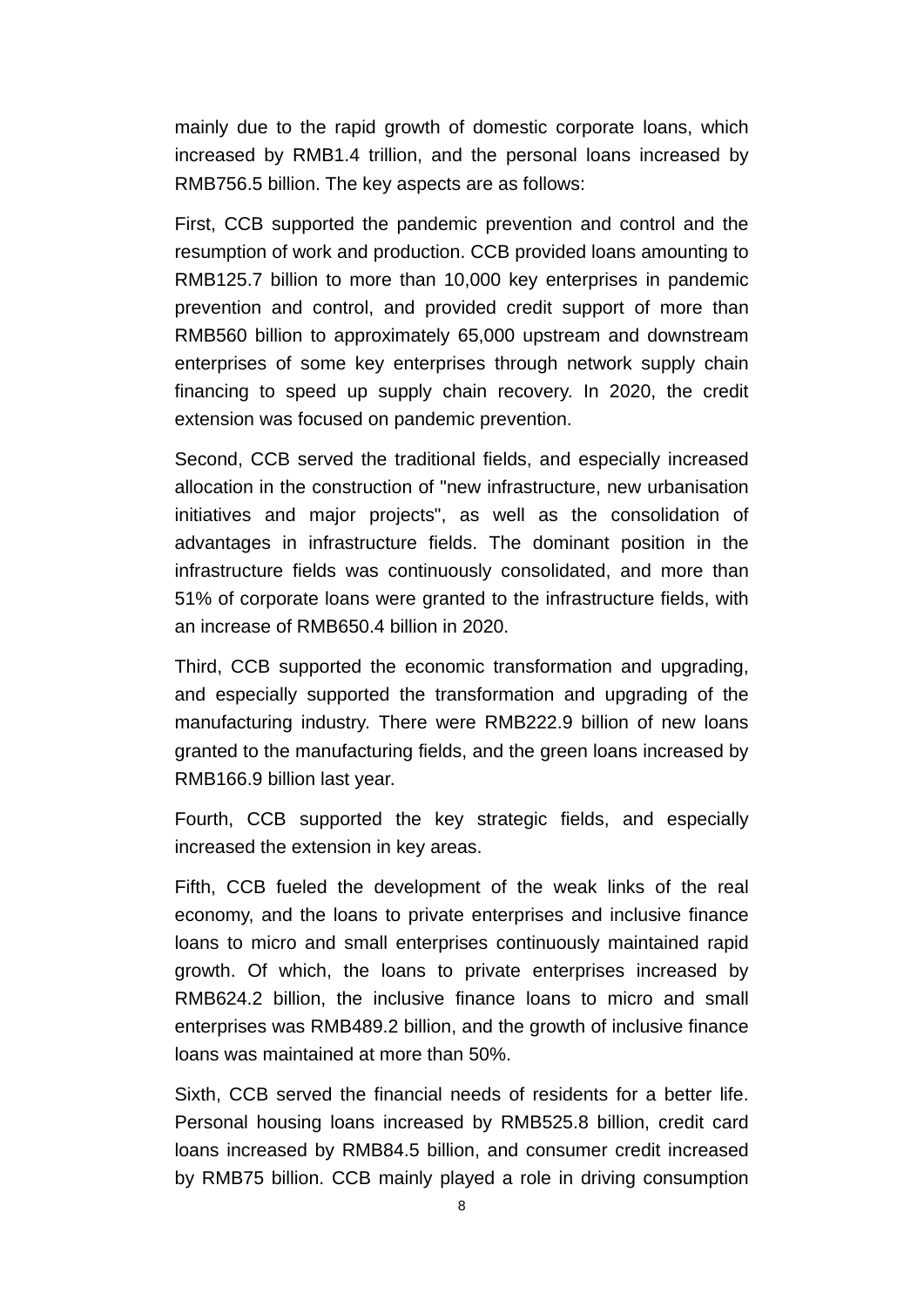and boosting domestic demands.

In addition to credit extension, CCB took participation in the underwriting and investment of special pandemic prevention treasury bonds and local government bonds. At the same time, leveraging the diversified operation of the Group, CCB assisted in the pandemic prevention and control and the economic and social development through multiple channels such as leasing, trust, insurance and investment banking.

The loan extension in 2020 increased rapidly due to special reasons and conditions, both internally and externally. On the one hand, the pandemic prevention and control measures of China were strong, the active fiscal policy was strengthened for enhanced efficiency, and the prudent monetary policy was more flexible and moderate. Moreover, the economic situation was generally improving, and the credit demand in the market was relatively strong. On the other hand, the loan reserves were abundant thanks to the solid customer base of CCB. After years of continuous advancement of the "Three Major Strategies", the first-mover advantage was formed. Meanwhile, a lot of synergy in the exploration of digital operation was also produced. Moreover, CCB also benefited from the great efforts of its employees.

Although the credit extension in 2020 was the highest in record, CCB did not relax the management and control, but increased the efforts in customer selection as well as management and control of asset quality to ensure the generation of practical results.

In 2021, CCB will earnestly implement the deployment requirements of the Fifth Plenary Session of the 19th CPC Central Committee and the Central Committee Economic Work Conference, adhere to the policy orientation of "stability first and no sharp turn", maintain a reasonable growth of loans, and continuously improve the credit structure. First, CCB will support the economic transformation and upgrading; support the country's high-quality development, especially strengthening the support for the transformation and upgrading of the manufacturing industry; support low-carbon green development through green credit; and focus on strategic emerging industries.

Second, CCB will continuously give full play to the traditional advantages in infrastructure fields to support the construction of "new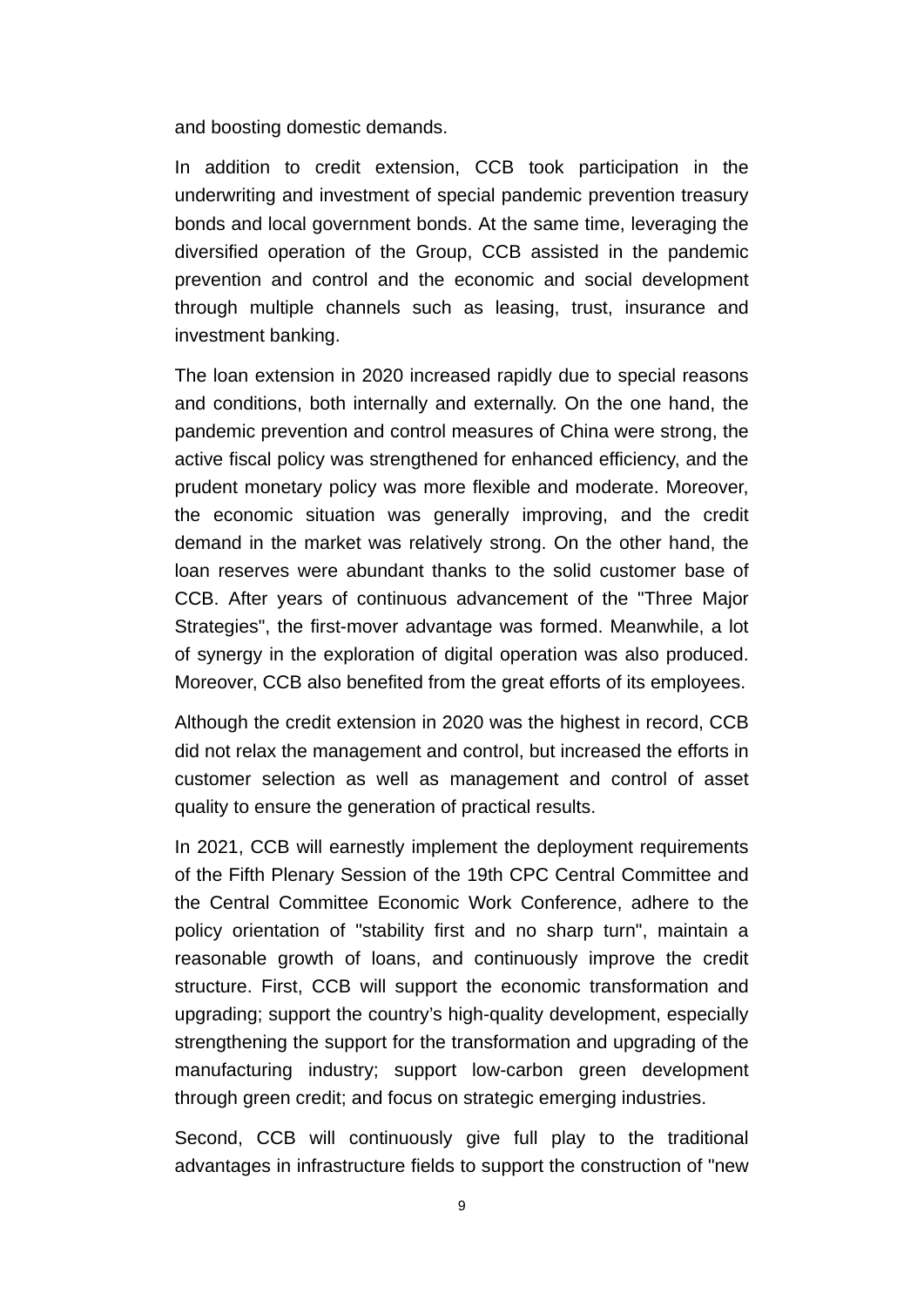infrastructure, new urbanisation initiatives and major projects".

Third, CCB will continuously support private enterprises and micro and small enterprises, and ensure the stable growth of inclusive finance loans.

Fourth, CCB will implement the real estate finance policy, and increase the support for house rental business while meeting the reasonable demands of individuals for housing purchases so as to promote the healthy development of the real estate market.

Fifth, CCB will grasp opportunities of domestic demand expansion and consumption upgrading to continuously promote the sustainable development of credit card and consumer loans.

Sixth, CCB will give full play to the advantages of having full licenses, continuously carry out integrated financial services on all fronts, and support high-quality economic development so as to make due contribution to the "14<sup>th</sup> Five-Year Plan" and the good start of building China into a modern socialist country.

**Q2 (China Economic Information Service of Xinhua News Agency): We all know that the country has announced the growth target of inclusive finance loans for this year. Therefore, as a bank with the largest scale in inclusive finance loans, how will CCB carry out business this year? On March 24, the Executive Meeting of the State Council stated clearly that the policy of deferred principal repayment and interest payment of SME loans would be extended to the end of this year. What are the current loan scale, asset quality and corresponding risk management measures of CCB for this portion of loans?** 

Wang Hao: At the just-concluded two sessions, the government work report defined the annual target of 30% growth of inclusive finance loans, which provided good guidance and support for CCB to vigorously promote the inclusive finance strategy, and also strengthened our confidence in further providing quality financial services for micro and small enterprises on all fronts. In recent years, CCB vigorously promoted the inclusive finance strategy, and based on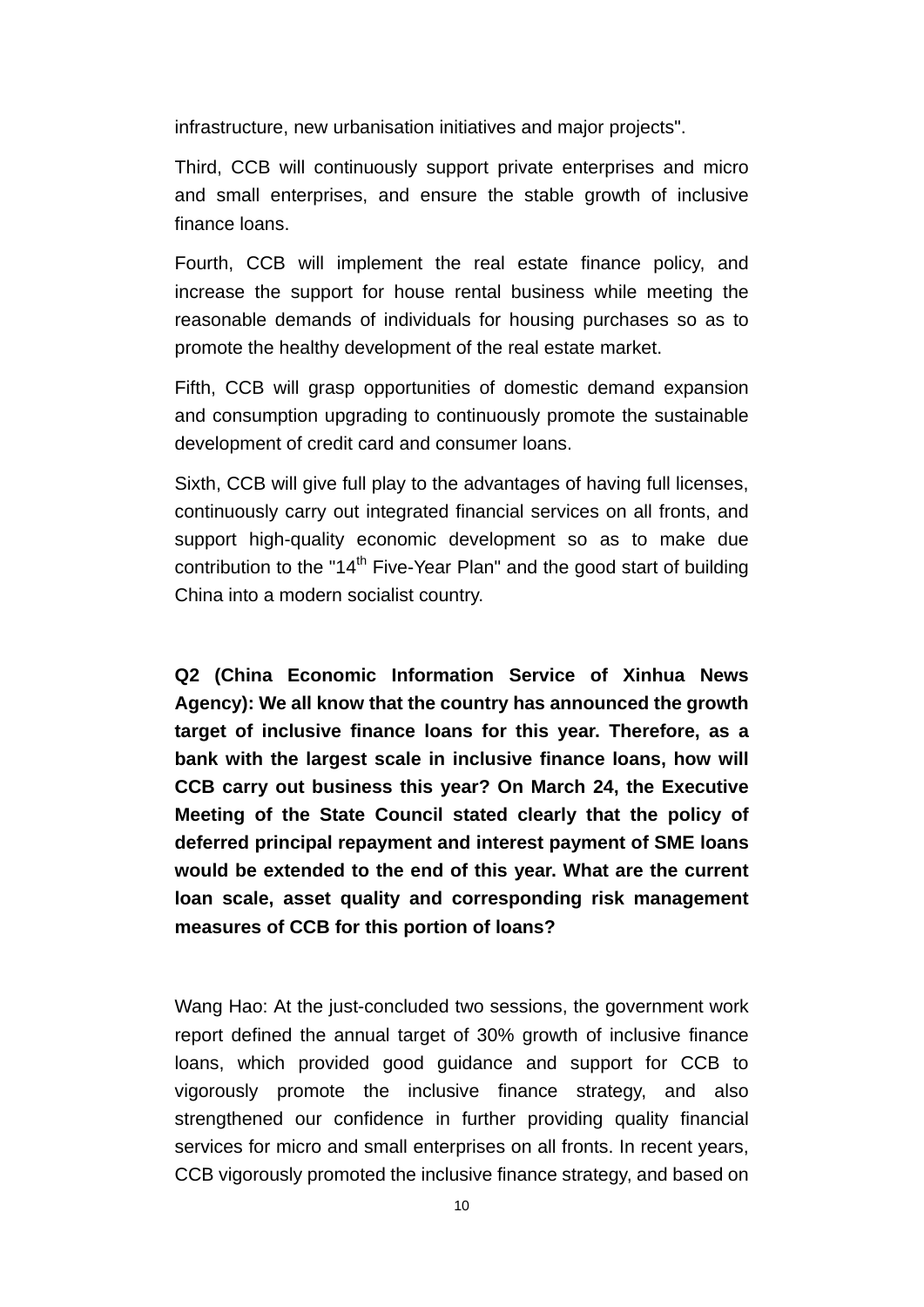financial technology and data analysis, explored a set of special models to serve micro and small enterprises, which promoted the rapid development of inclusive finance and provided a basic blueprint for relevant departments to formulate industry standards for relevant businesses. Last year, CCB made special communication with the media about the "Wuhuasanyi" service model. "Wuhua" refers to batch customer acquisition, precise profiling, automated approvals, intelligent risk control, and comprehensive services; and "Sanyi" refers to one-minute financing, one-stop services, and transparent rates.

CCB built the product system of "Quick Loan" for micro and small enterprises, including four series of credit quick loan, mortgage quick loan, pledge quick loan and platform quick loan, and built a one-stop mobile financial platform for inclusive finance, namely "CCB Huidongni" APP, with 4.45 million of certified corporate customers at present.

In 2020, CCB continuously increased the volume, expanded the aspects and improved the quality of inclusive finance loans. The loan outstanding was RMB1.45 trillion, an increase of more than 50%; the number of loan clients was 1.7 million, with an increase of over 370,000. Especially in asset quality control, CCB integrated internal data of corporate and personal banking, introduced external data such as taxation, industry and commerce, and customs, and established a whole-process risk control mechanisms of big data customer selection, model system risk elimination, and intelligent early warning and risk avoidance. The NPL ratio of inclusive finance loans further decreased, and the NPL ratio of products with new pattern such as "Quick Loan" for micro and small enterprises remained below 1%.

Especially during the pandemic, CCB increased the policy support for SMEs financing, established four mechanisms, namely "special channels, special scale, professional policies, and exclusive services", rolled out eight special measures, launched the exclusive financial service of "Yunyi Loan" for the whole industrial chain of the pandemic prevention and control and customer segments affected by the pandemic, and vigorously promoted network supply chain financing to support the resumption of work and production of upstream and downstream micro and small enterprises in the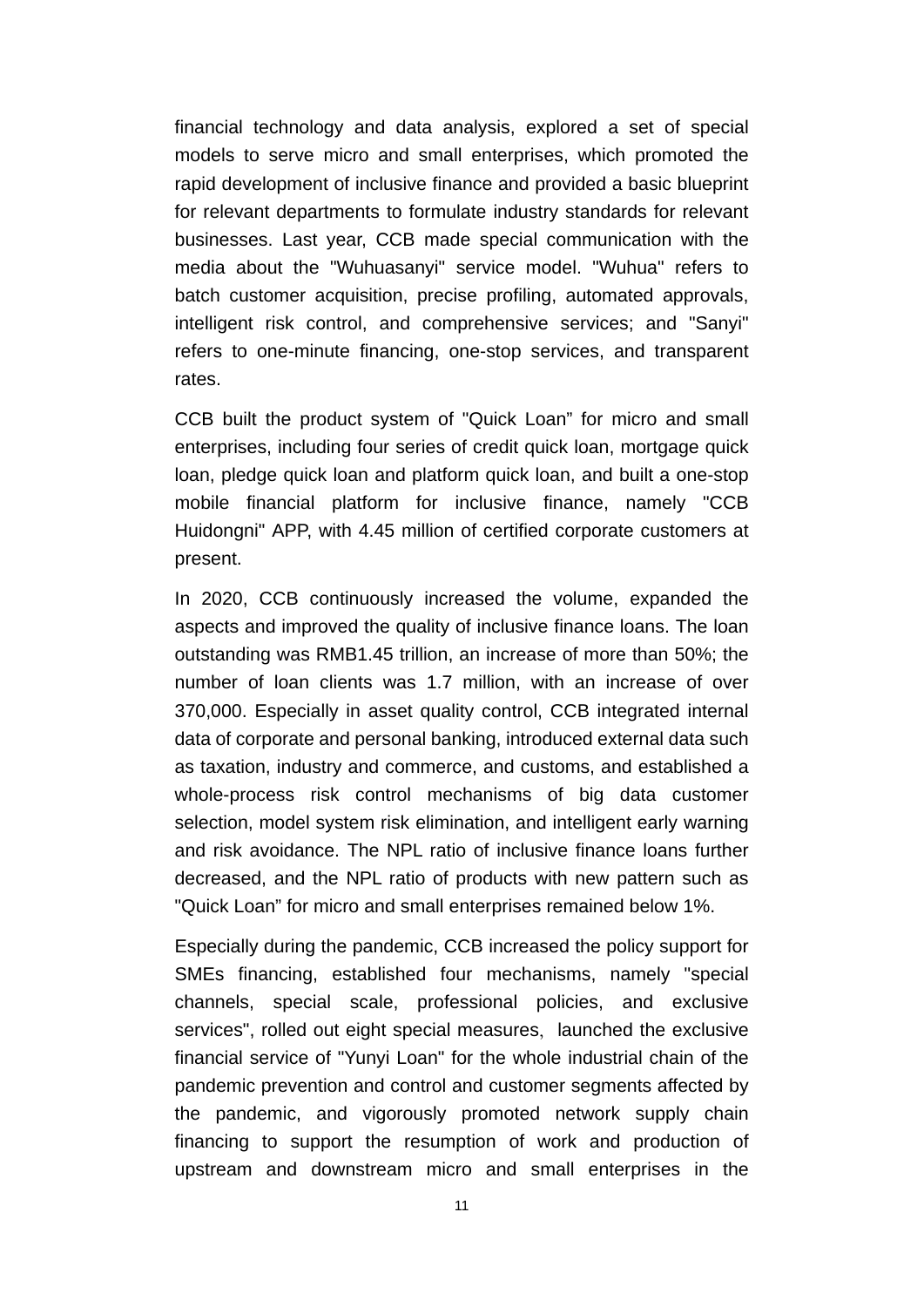industrial chain and supply chain. CCB further implemented interest rate concessions as well as fee reduction and profit sharing, lowered the interest rate of SME loans in Hubei by 1 percentage point, decreased the interest rate of newly-issued SME loans in that year by 0.64 percentage points year-on-year, and reduced and exempted various fee charges as much as possible to help micro and small enterprises tide over difficulties, so as to maintain the overall situation of "stability on six fronts" and "security in six areas".

Meanwhile, in order to meet diversified financial needs of the inclusive finance customer segment, CCB continuously expanded the "Mega Inclusive Finance" pattern, innovated the "Mingonghui" product with supply chain finance concept to provide financing for the payment of wages for migrant workers, with a total of 11.97 million people served. CCB built the "Entrepreneurs' Harbour", and combined online and offline service modes to provide integrated services such as entrepreneurship incubation, credit financing, venture capital services, coaching and training, and industrial connection for entrepreneurial and innovative groups.

Generally speaking, inclusive finance is "serving small-sized enterprises which is a big business with no limits ". Therefore, in 2021, CCB will further implement the country's support policies for inclusive finance and micro and small enterprises, deeply promote inclusive finance development strategies, give full play to characteristic modes and professional advantages, continuously expand the breadth and depth of services, enrich products and services that could better suit the SME customer segment, improve intelligent risk control system of online business, and truly make serving small-sized enterprises become big businesses so as to promote the achievement of annual growth targets of inclusive finance loans and to strive to maintain high-quality development.

Jin Yanmin: Let me make additional points. During the pandemic, CCB comprehensively implemented the relief policy determined by the state, temporarily deferred principal repayment and interest payment on loans to micro and small enterprises that met the requirements and experienced difficulties in liquidity. CCB basically implemented the policy requirement of "the principal repayment and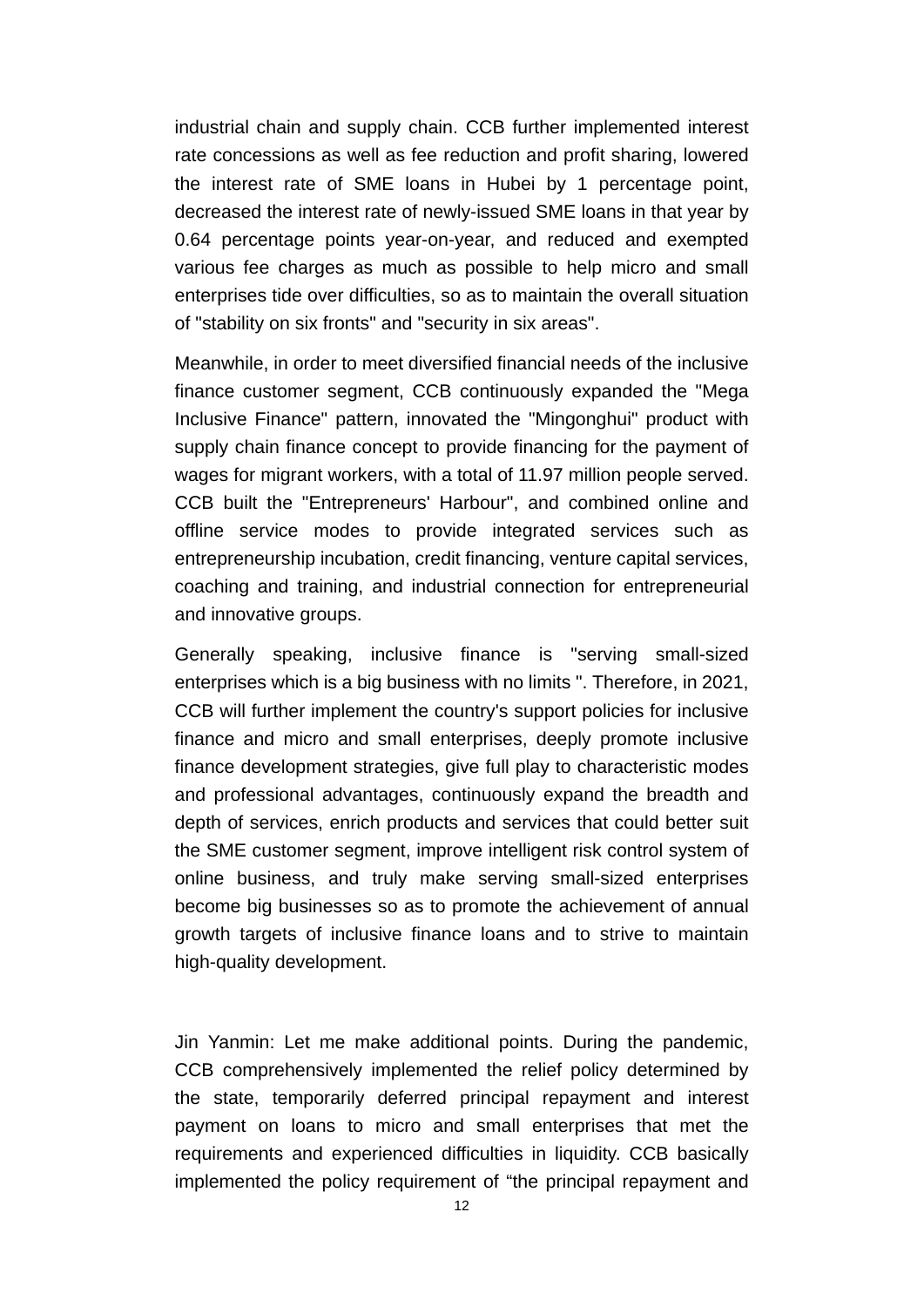interest payment should be deferred for all eligible loans" and achieved evident results. Last year, the amount of deferred loans was approximately RMB354 billion and involving more than 10,000 accounts, half of which belonged to micro and small enterprises. Follow-up tracking showed that these enterprises with deferred loans were able to continue production and operation, thanks to the major role played by the policy.

For this portion of deferred loans, CCB maintained risk monitoring and made judgment in line with substantive risks, comprehensively took into account the operation ability and solvency of the borrowers and the impact of the pandemic on the borrowers, and implemented strict classification management and made provisions scientifically. At present, the overall risk is controllable, and the proportion is small. With improvement of economy, the production and operation of these enterprises have gradually recovered. Although the state has now extended the policy until the end of the year, after monitoring, it was found that the number of customers who applied for extension became less and less, and basically most of them could guarantee repayment due. The small number of applications for extension demonstrated a good overall situation. The Executive Meeting of the State Council had officially defined the policy. CCB will earnestly implement the policy, continuously provide support for loan deferral to help SME customers tide over difficulties and achieve healthy development.

**Q3 (CICC): At present, we saw that the relevant policies of the state for cultivating long-term rental market gradually became clear. We noticed that CCB launched a house rental strategy three years ago, and what is the current results? Could the Management introduce the specific business model of house rental? In addition, regulatory authorities have proposed the requirements for adjustment of real estate loan concentration. As the most important housing finance service bank and the largest personal mortgage bank in China, how will CCB balance business development and regulatory requirements?**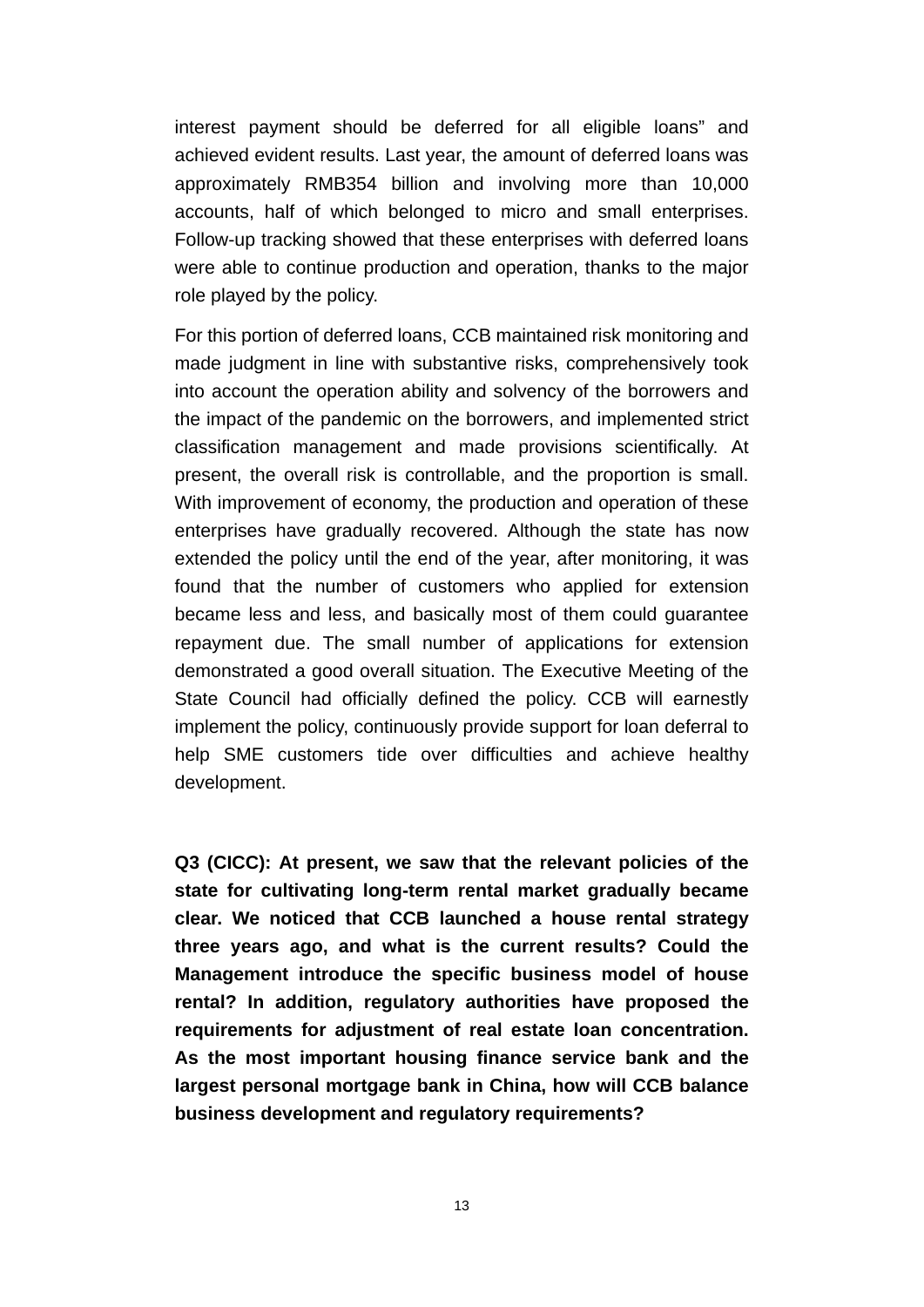Lyu Jiajin: As we all know, CCB is "born by construction and flourished by construction". Issues with regard to housing field are also concerned by investors, analysts and the media. The development of the whole real estate credit of CCB and the achievements made in promoting the house rental strategy are hereby reported.

As at the end of 2020, the balance of real estate development loans of CCB was RMB472.7 billion, with an NPL ratio of 0.7%, and the balance of personal housing loans was RMB5.83 trillion, with an NPL ratio of 0.19%. Judging from the figures, the balance of development loans was relatively small, with a lower proportion. Judging from the NPL ratio, the asset quality of both real estate development loans and personal mortgage loans was relatively good. In recent year, regulatory authorities paid close attention to real estate risks, and had successively issued a number of policies including the "Three Red Lines" and the management policy for real estate concentration at the end of last year, which would have significant impact on China's real estate industry, market and financial services. In order to implement the policy, CCB will continuously implement strict list-based management for real estate development loans, focus on providing funds support for high-quality customers in first-and second-tier cities, and earnestly carry out compliance review of projects to strictly control loan investment and project purpose.

In terms of personal housing loans, CCB will give priority to supporting the rigid demand group, meeting the reasonable basic housing needs and housing improvement needs of the people, as well as supporting and cultivating the sustainable and healthy development of real estate industry. In particular, under the premise of meeting regulatory requirements, CCB will take multiple measures to steadily promote the stable development of corporate real estate business, maintain reasonable and moderate growth of personal housing mortgage loans, and orderly reduce the proportion of relevant real estate loans. Generally speaking, the transition period is relatively abundant. It is expected that the new regulations will have little impact on the growth of loan scale, and the excess portion of existing loans will be digested year by year.

The second question is about the development of house rental business of CCB. While developing traditional housing business, CCB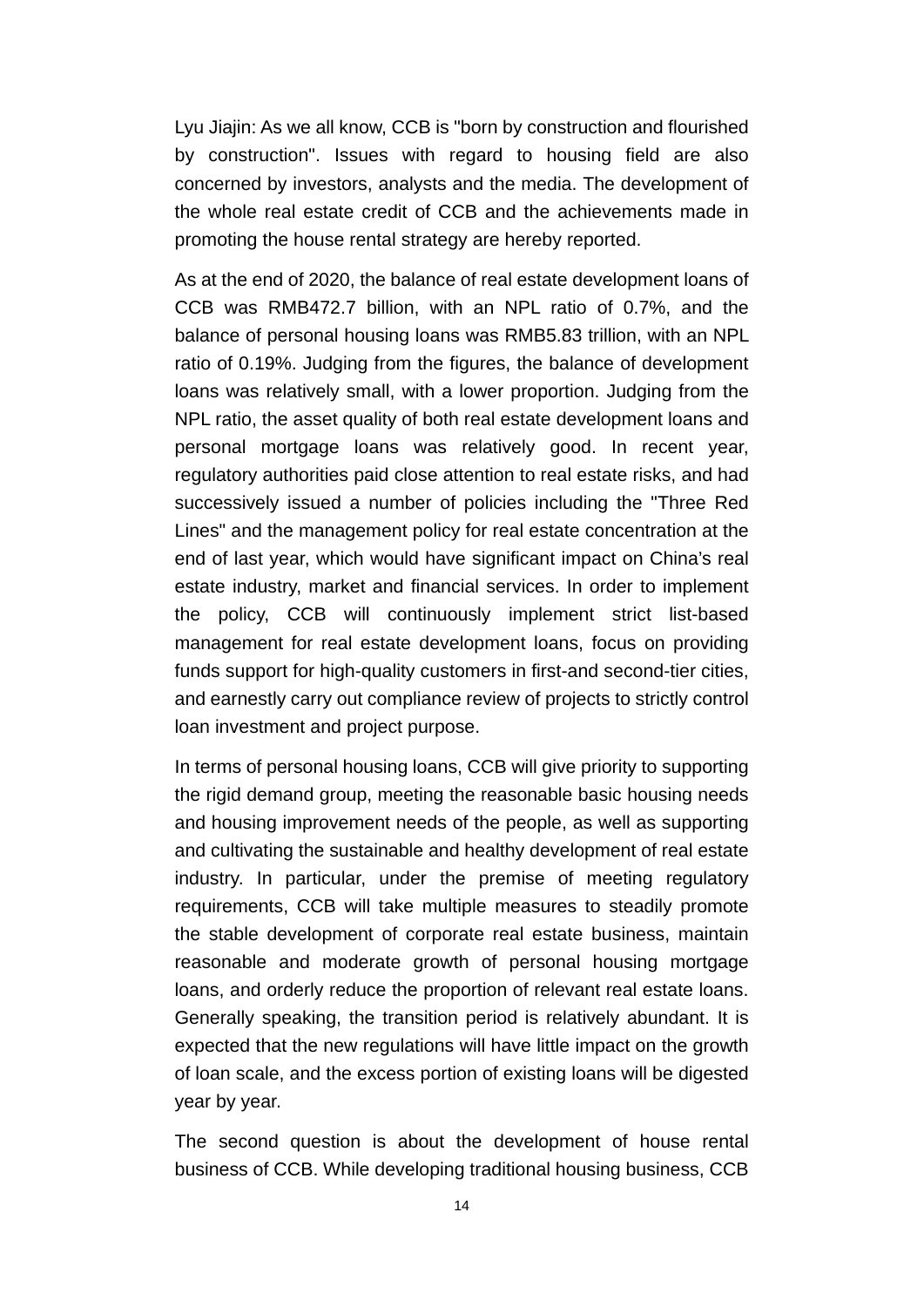actively implemented the policy orientation of "houses are for living in, not for speculation". As early as the end of 2017, the CPC Party of CCB proposed to develop house rental and implement house rental as an important strategy of CCB. After more than three years of hard work and exploration, CCB initially formed a set of market-oriented, systematic, professional house rental service modes, mainly including the following eight aspects:

1. Building a set of management system for house rental services to provide a transparent, safe and convenient transaction environment and regulatory support for local governments at all levels, enterprises and individuals. At present, the system has been promoted in more than 320 cities and more than 20 administrative districts at prefecture-level and above across the country, with more than 24 million properties listed online.

2. Establishing a housing service company – CCB Housing Services Co., Ltd. This company currently undertakes functions such as house deposit business, operation of house rental platform and management of long-term rental communities.

3. Innovating a house deposit business for depositing idle properties of enterprises, institutions and individuals into CCB Housing Services, like saving money, and for increasing the supply of rental properties in the whole society to alleviate contradiction between supply and demand in the market. At present, there is a total of 1.20 million contracted properties.

4. Forming a house rental industry alliance. CCB combined upstream and downstream enterprises of the house rental industry such as decoration design, furniture and home appliances, and operation services, and effectively reduced operation costs of the industry through resource integration. Many alliance enterprises provided CCB with corresponding services such as home decoration, furniture and home appliances at a price lower than 10-15% of the market.

5. Building a number of long-term rental communities. CCB Housing Services has built more than 230 long-term rental communities of "CCB Jianrong Jiayuan" across the country, which could provide differentiated rental services for blue-collar workers in the rental communities, white-collar workers in the workplaces, as well as young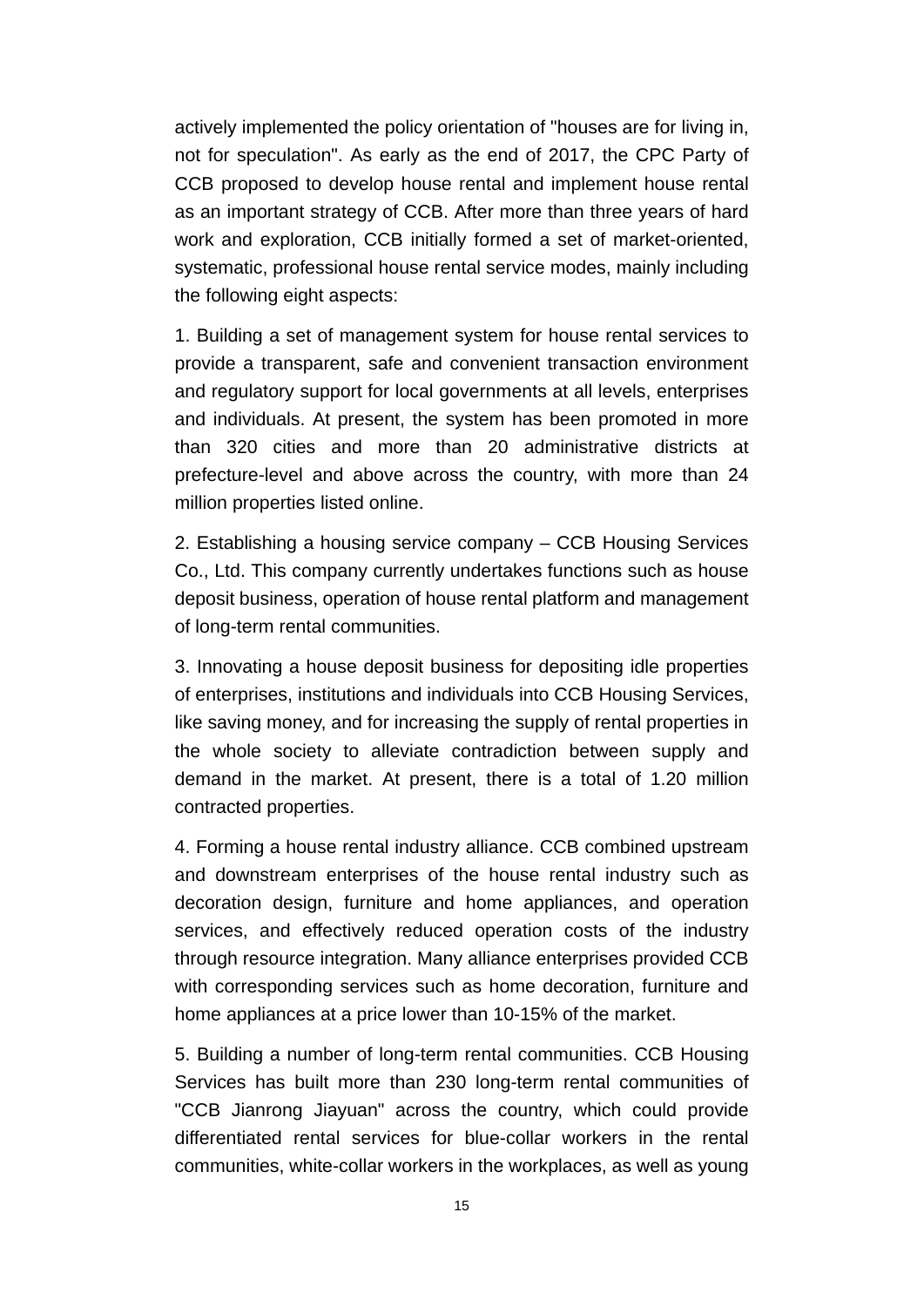makers and migrant workers, who are often called new youth and new citizen group.

6. Launching a basket of credit products. CCB provided market-oriented, long-term house rental loan products to meet the financing needs of rental housing in different periods and different links such as new construction, reconstruction, acquisition and operation.

7. Piloting the issuance of house rental assets REITs. Learning from international experience, CCB actively developed REITs products with house rental assets as underlying assets to broaden the financing channels for house rental.

8. Issuing a series of housing indicators. CCB selected a series of housing data from more than 100 cities, formulated price indicators of house rental, and fully covered 70 large and medium-sized cities monitored by the National Bureau of Statistics to provide fair price reference for the market.

These eight aspects formed the business model of the house rental business through systematic construction.

The Fifth Plenary Session of the 19th CPC Central Committee defined house rental as a national strategy, which further strengthened CCB's confidence in developing house rental. At present, CCB Housing Services, a subsidiary company, has developed well; the REITs pilot project has been implemented officially; the cooperation of house rental industry alliance has gradually deepened; the "Digital Real Estate" system has also been orderly promoted; and the brand of "CCB Jianrong Jiayuan" has been widely acclaimed. Based on functional upgrading, utilization of idle properties and renovation of old properties, CCB revitalized some idle existing housing resources in the current society, including idle properties of some industrial and commercial enterprises, and continuously strengthened the healthy development of cities. Generally speaking, after launching the house rental strategy, CCB formed a sustainable business model that could be replicated for promotion while supporting the realisation of people's "Anjumeng", which became a new growth point for current development in many fields such as corporate banking and retail banking of the Bank.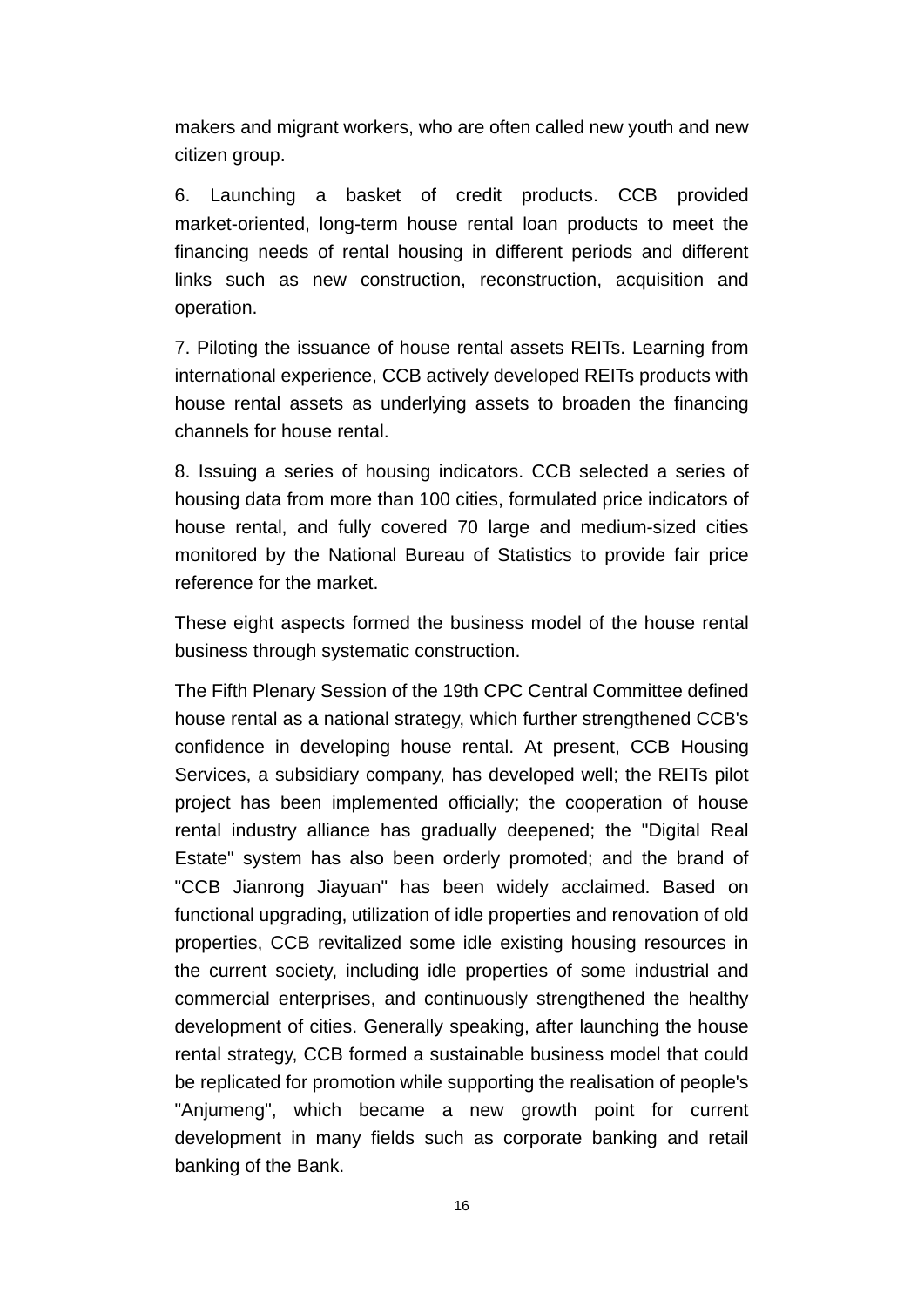Leveraging the unique advantages in housing finance field, we hope to lead a new trend that "long rent means long stay, and long stay means settling down". In the past, ordinary people often said "to go to CCB for buying a property". In the future, we hope that they could say "to go to CCB for renting a property, and to go to CCB for depositing a property" for better solving the housing problems in the country.

# **Q4 (China Banking and Insurance News): At present, banks are vigorously developing retail banking, and focusing their efforts on Customer Community. What are the development strategies and competitive advantages of CCB in retail banking?**

Lyu Jiajin: First, retail banking is the inevitable trend of future development of commercial banks. With continuous accumulation of social wealth, the demands for financial products, services and wealth management from personal customers, especially the middle-income segment, are increasing. Therefore, finance is continuously extended towards individuals and households, while retail banking plays an increasingly prominent role in commercial banks as a pillar of support and stability. Based on consolidating the advantages in development of corporate banking, CCB vigorously developed the retail banking business in recent years, and paid close attention to the transformation and development of retail banking business since listing. Especially in recent years, under the leadership of the CPC Party of the Head Office and the Board of Directors, and under the guidance of the New Finance Concept, we adhered to the policy of giving priority to retail banking, and vigorously developed businesses such as house rental, credit card, consumer credit and wealth management. Through the promotion of intelligent operation of channels and the increasing online and offline integration, the retail banking business flourished, with main indicators leading the industry. When assessing industry development, some institutions often gave honours to the retail banking business of CCB.

The specific circumstances of last year were as follows:

1. The contribution of retail banking business reached a record high. In 2020, the retail banking business recorded a profit of RMB206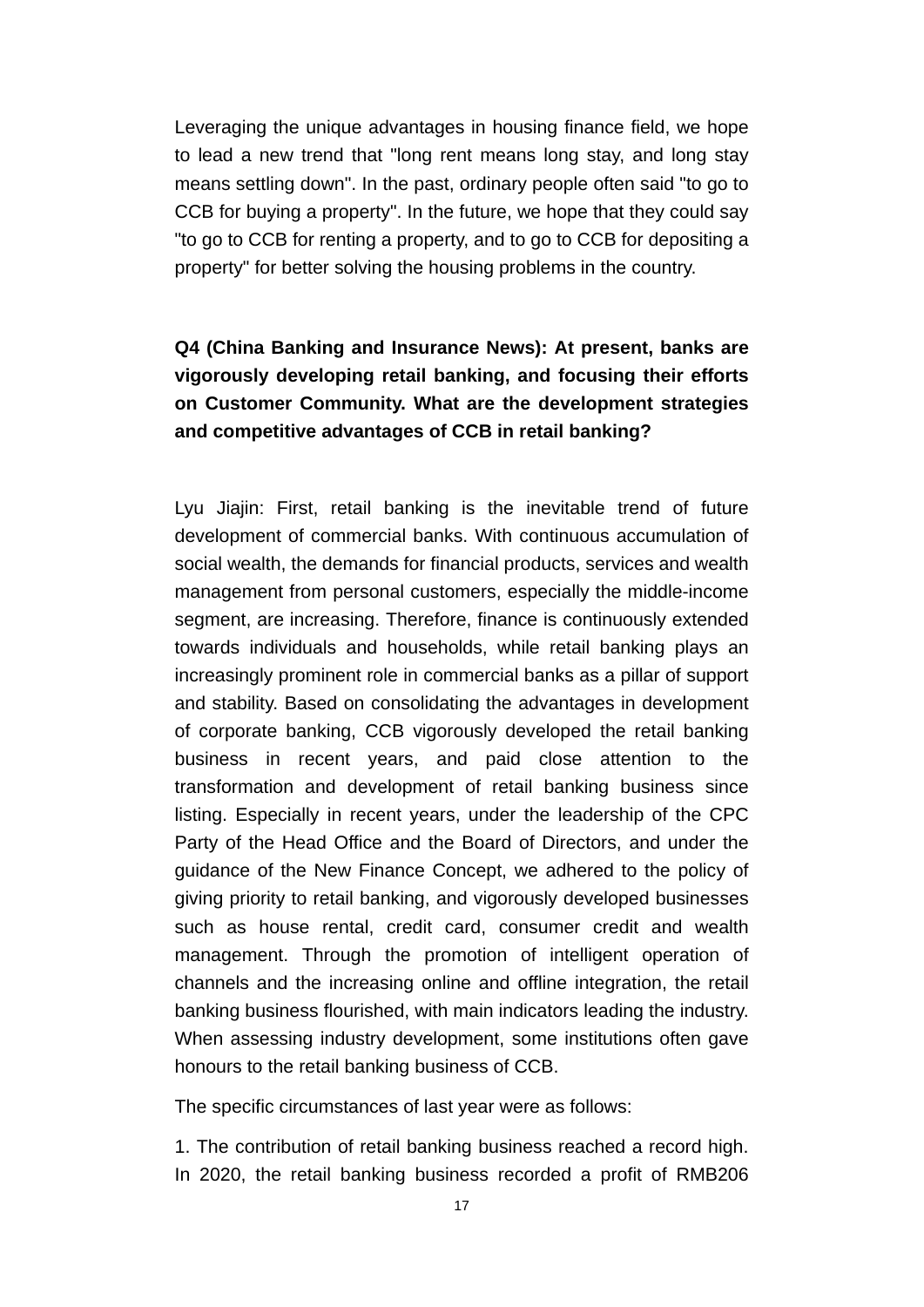billion, an increase of 38.6% over the previous year, and the proportion of profit of personal banking business in total profit increased to 61.2%.

2. The position as the largest retail credit bank was further consolidated. In 2020, the balance of domestic personal loans was RMB7.23 trillion, an increase of RMB756.5 billion over the previous year.

3. Personal deposits maintained rapid growth. Domestic personal deposits exceeded RMB10 trillion, with an annual increase of RMB1.48 trillion, accounting for 51.2% of domestic deposits.

4. Retail customer base was further consolidated. The number of personal customers exceeded 700 million, and the financial assets of personal customers reached RMB13.9 trillion, an increase of RMB1.57 trillion over the previous year. The number of debit cards exceeded 1.2 billion, and the number of credit card customers stood at 104 million, breaking the 100 million mark.

Generally speaking, in the past year, CCB seized new opportunities in retail market, actively practiced the New Finance Concept, deeply promoted the "Three Major Strategies", and comprehensively carried out digital operation throughout the Bank to achieve high-quality development of retail banking business.

The development strategy or competitive advantages of CCB in retail banking business could be summarized in three points:

1. Adhering to the New Finance Concept and implementing digitalised operation. We have realised in-depth links and operation of existing customers, potential customers and new customers in different scenarios and different platforms through technology empowerment and scenario construction. This is a concept of ecological operation.

2. Adhering to customer centricity and improving customer experience. Through process reconstruction and product innovation, we have improved service efficiency, promoted integration and synergy between channels, and deepened online and offline integration and development to provide customers with convenient services while striving to maintain a leading position in the market.

3. Continuously enhancing the awareness of consumer protection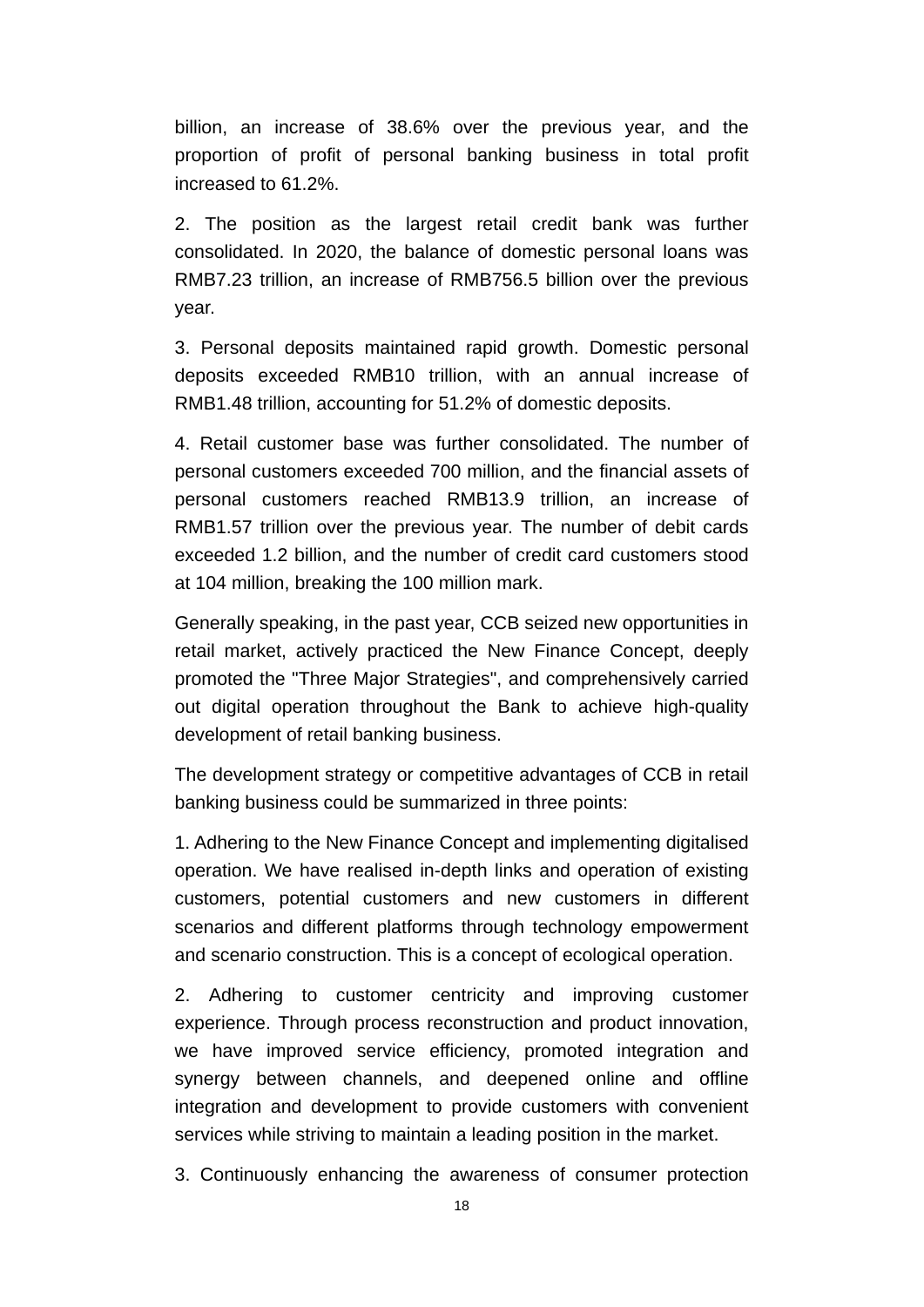compliance. We have improved the system construction from the Board of Directors to branches at primary-level, attached great importance to the protection of eight major rights and interests of consumers, incorporated the protection of interests and rights of financial consumers into the business development strategy and corporate culture development of the Bank, and provided customers with more efficient, convenient and safe financial services.

**Q5 (UBS): I would like to ask a question with regard to interest margin. We noticed that the interest margin of CCB in 2020 decreased compared with that in 2019, and we estimated the interest margin in Q4 had increased slightly or stayed flat compared with that in Q3. Compared with that of last year, what will be the trend of the interest margin this year? From the perspective of both assets and liabilities this year, will there be any increase in asset yield? Will the cost of liabilities stabilize? Will interest margin perform better this year?** 

Wang Jiang: Thank you for your concern about the operation and management of CCB. The interest margin management is an issue of deep concern and is also the most important issue in the current asset and liability management of CCB. On the one hand, there are "three lows" in the overall economic environment in the world – "low growth, low interest rates and low investment". Therefore, from this perspective, the narrowing of interest margin is a general and universal feature of commercial banks. On the other hand, in 2020, facing the sudden outbreak of the pandemic and the in-depth adjustment of the world economy, CCB resolutely implemented the decisions of the CPC Central Committee and the State Council, and strengthened the support for the real economy and the fee reduction and profit sharing for the real economy and micro and small enterprises. Therefore, combined with the downward trend of interest rates in financial markets and the promotion of LPR reform as well as the adjustment of a series of relevant factors, the reduction of loan yields and the decline in NIM of the banking industry are common phenomena among domestic commercial banks. The NIM of CCB last year was 2.19%, a decrease of 13 basis points year-on-year, which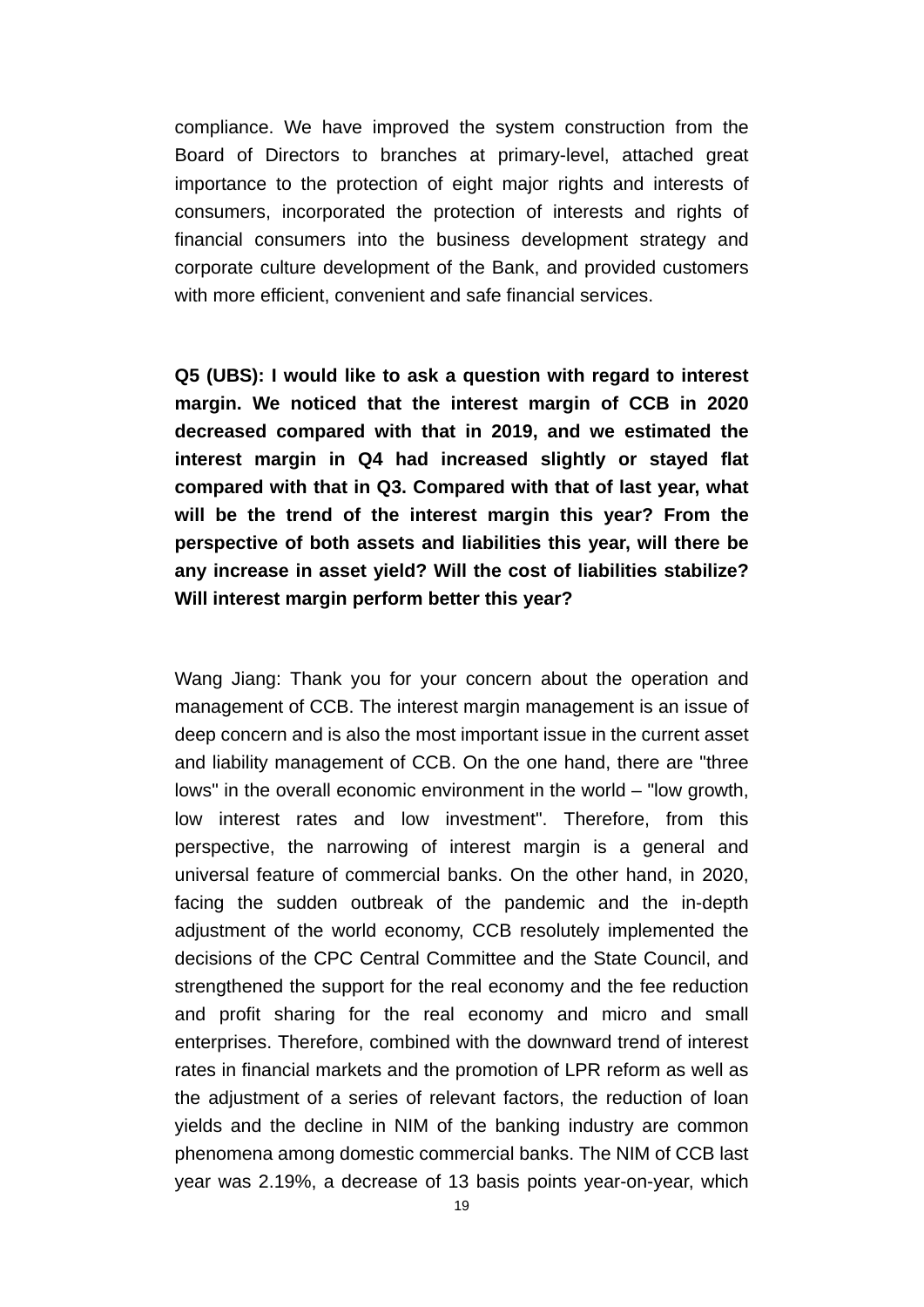was also in conformity with the basic trend of the banking industry. The affecting factors are mainly shown in three aspects:

1. The largest impact came from the decrease in yields of interest-earning assets which lowered the NIM by 15 basis points last year. First, among interest-earning assets, loan yields declined year-on-year which were affected by factors such as LPR decline and increased profit sharing for the real economy. Last year, the pricing of new non-discounted loans was 4.38%, and the pricing of new corporate non-discounted loans was 4.11%, which represented a sharp decrease over 2019 and lowered the NIM by ten basis points. Second, on the interest-earning assets front, the yield decline in bonds and interbank deposits and placements lowered the NIM by five basis points. These two combined dragged down the NIM by 15 basis points.

2. The divergence in the costs of liabilities had a different impact on net interest margin, pushing it up by four basis points overall. First, the interest cost of general deposits increased year-on-year due to competition and impact of customer deposits skewing towards time deposits and wealth management products, which dragged down the NIM by two basis points. However, this was offset by the six-basis-point decrease in the cost of interbank deposits and bond issuance year-on-year, boosting the NIM by four basis points.

3. In order to support the development of the real economy, we increased our loan extension, therefore, while increasing passive liabilities and absorption of general deposits, we conducted interbank deposits and placements mainly through the money market, which dragged down the NIM by two basis points.

The above factors lowered the NIM by 13 basis points in total. Another special factor last year was the change in the Ministry of Finance's accounting system for credit card installment income, where installment income was adjusted from fee income to interest income, which also drove up the NIM. We have already made retroactive adjustment to the prior year's NIM.

Compared to other major economies, China's monetary policy has maintained adjustment and control in a flexible, moderate, stable and orderly manner, with sufficient monetary policy instruments and the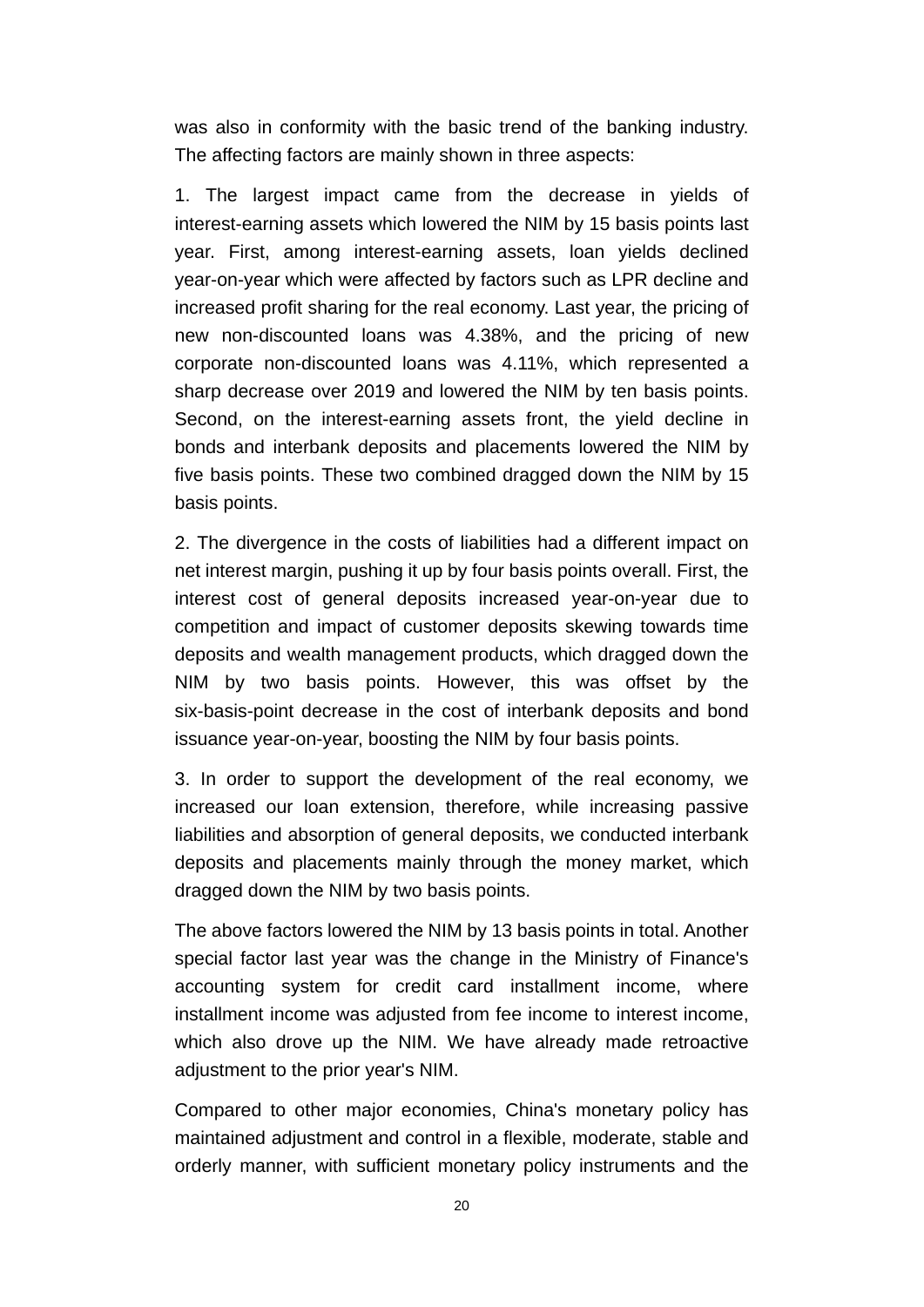overall financial market was stable. As the analyst mentioned earlier, the NIM has started to remain stable in the fourth quarter compared with that of the previous quarter. In 2021, China will still maintain a flexible, precise, reasonable and moderate monetary policy, with some monetary policy measures being continued and some monetary policy instruments gradually returning to normalcy. The formation and transmission mechanism of market-oriented interest rates will continue to be sound, so we forecast that loan yields may remain stable and decrease moderately. Deposit costs are rigid due to the impact of competition and the growing trend of fixed deposits, and have recently shown some upward movements. In addition, money market rates may fluctuate within a narrow range, so there will be difficulty and pressure on interest margin management in 2021, but we believe that the overall situation will remain stable, with no major ups and downs.

As the next step, we will strengthen dynamic monitoring and risk forecasting in accordance with changes in the monetary policy and the interest rate environment, uphold the concept of prudent management and maintain steady and coordinated growth in assets and liabilities. In terms of assets, we will seize the major opportunity of building a new development pattern and the business opportunities in key areas, continue to improve the level of risk pricing and differentiated pricing of assets, and enhance the comprehensive contribution of customers. In terms of liabilities, we will adhere to the balance of volume and price, reasonably adjust our liability products and maturity structure, further improve interest rate risk management and ensure the NIM is maintained at a reasonable level of industry. We believe that as China's economy maintains overall stability and positive growth, CCB's NIM will also remain within a reasonable range, ensuring the sustainable development of CCB's asset and liability businesses.

**Q6 (Hong Kong Commercial Daily): Since 2019, this is the third year that an online meeting has been conducted , so I hope the pandemic will end soon and we can meet face-to-face next time. My question is related to the pandemic. Under the impact of the pandemic, the government introduced the policy of fee reduction**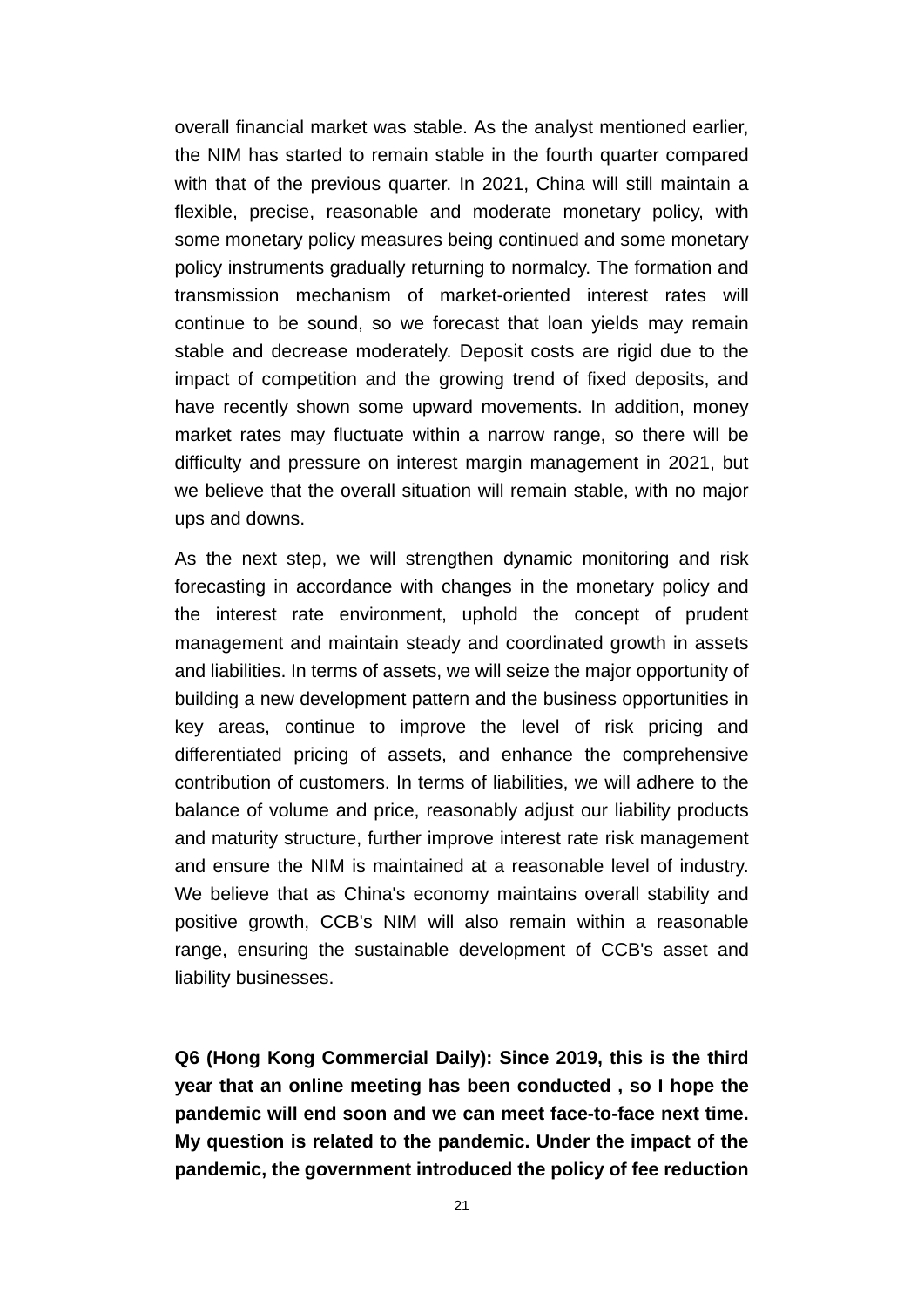**and profit sharing, which would have certain impact on the development of fee-based business for banks, but the income of CCB's fee-based business has increased. Could the management please explain the reasons for this and what is the outlook for the income of fee-based business this year?** 

Wang Jiang: Thank you very much for your interest in the operation and development of CCB. The income of fee-based business is not only a symbol of the transformation of modern commercial banks, but also a key to our sustainable development. It is also an issue that the Party Committee of the Head Office and the Management have paid great attention to this year. First of all, the national policy of fee reduction and profit sharing is of great significance in guiding and promoting commercial banks, especially state-owned commercial banks, to actively fulfill their social responsibilities, shoulder the responsibilities of large banks, actively support the development of the real economy and regulate business management. In particular, in the face of the sudden outbreak of the pandemic, as a commercial bank, we connected with our customers and tided over the difficulties together, which is of great significance in promoting the Premier's words of "helping market entities sustain themselves and assuring success for the future". Therefore, in this process, CCB has resolutely implemented the decisions of the Party Central Committee, and actively supported the development of the real economy while increasing the efforts of fee reduction and profit sharing through such measures as lowering loan rates, reducing and waiving fee charges and deferring principal repayment and interest payment. According to preliminary measurement and calculation, the entire amount of fee reduction and profit sharing by CCB in 2020 was around RMB110 billion, reflecting our social responsibility as a large state-owned bank. Through this move, we have helped our customers to resume work and production as quickly as possible and gain development.

However, the growth of fee and commission income was under pressure at the same time. As the analyst mentioned earlier, the Group's net fee and commission income was RMB114.6 billion last year, up by RMB3.7 billion or 3.32% year-on-year, which was an apparent slowdown despite the growth. Benefiting from our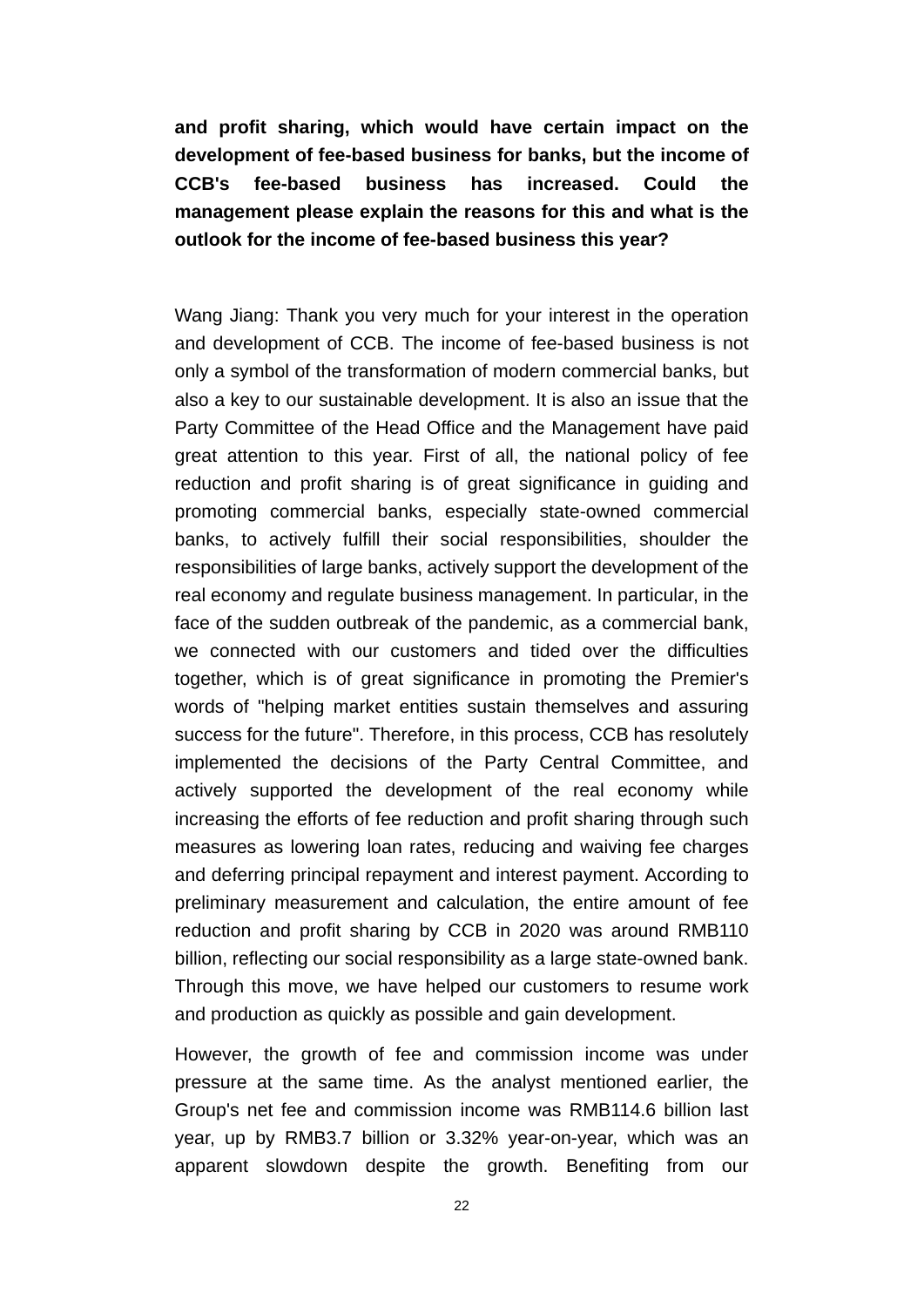implementation of the requirements to support the real economy, especially the implementation of the New Finance Concept, and through actively exploring digital business modes, seizing market opportunities and promoting the accelerated development of on-line payment and transactional business, we were able to achieve positive growth on the basis of large fee reduction and profit sharing.

For example, the income from electronic banking business was RMB29 billion last year, up 13% year-on-year. This income was mainly generated by focusing on scenario building and customer expansion through integrated payments, quick payments and senseless payments, as well as through cooperation with some leading payment institutions with rich flow scenario resources, which have driven a steady increase in the number of Internet banking customers and the scale of Internet payment transactions. Therefore, in the face of the sudden outbreak of the pandemic, CCB's New Finance Initiative and digital operations over the past few years have played a significant role in fighting the pandemic and maintaining the continuity of business development, and produced outstanding results. In addition, commission on trust and fiduciary activities rose by 9.9% year-on-year to RMB15.6 billion, and wealth management service fees rose by 3.9% year-on-year. Income of traditional fee-based business declined due to many factors, including lower loan pricing and fee reduction and profit sharing. However, income from emerging and on-line fee-based business maintained a good growth trend, which was key to maintaining positive growth in our fee-based business income in 2020 and was a great achievement brought about by the New Finance Initiative and digitalised operations.

At the same time, we are also deeply aware that the sudden outbreak of the pandemic in 2020 has accelerated the pace of digital transformation and technological innovation. In the process of building a new development pattern, the financial needs of the real economy are also changing significantly, with the financial supply shifting from mainly indirect financing to direct financing, and from mainly credit financing to integrated financing. For commercial banks, we will shift from managing the assets of the Bank to managing the assets of our customers. These new changes will bring unprecedented opportunities for our healthy and sustainable development, especially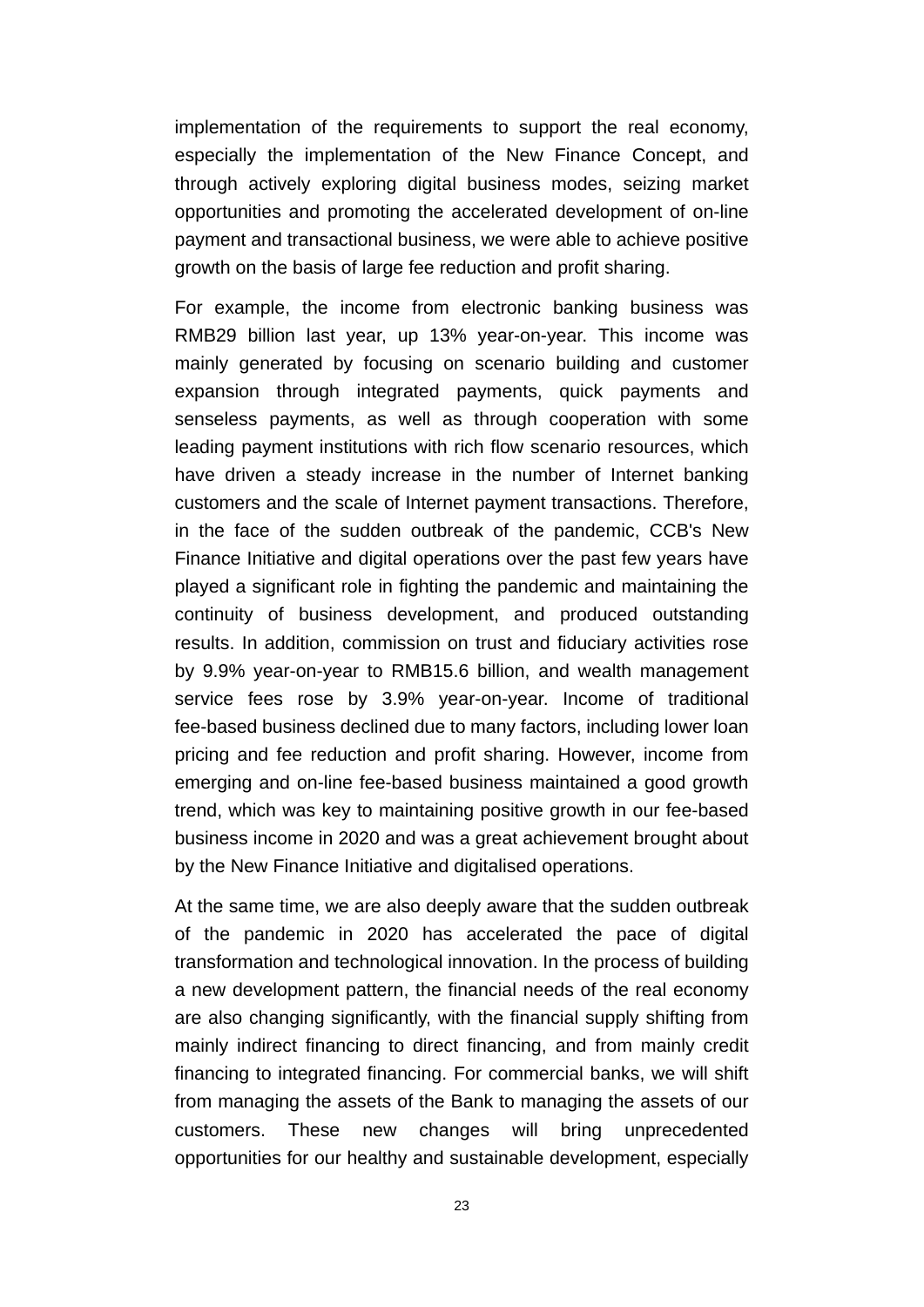for the continuous growth of our fee-based income.

In the next step, we will seize and explore opportunities in the financial market, steadfastly enhance value creativity, focus on the integrated financial needs of our customers, increase product innovation, and consolidate our customer base to promote the high-quality development of our fee-based business.

This year we will focus our efforts on three major tasks.

1. To take digital transformation as an opportunity to accelerate the building of a wealth management bank. With the continuous growth of household wealth in China, how to accelerate and promote differentiated services to meet customers' personalized asset allocation needs will be a key to commercial banks' wealth management business. It is also an inevitable requirement for commercial banks to build the entire assert management business and wealth management business as the third pillar of development, in addition to the traditional deposit and loan business. In the next step, we will further accelerate the on-line deployment of wealth management products, while accelerating the penetration of financial and non-financial scenarios in the consumer sector, increasing cooperation with top Internet companies and other third-party institutions, and actively engaging in ecological construction and scenarios building to achieve batch customer acquisition and customer reactivation. While creating value and wealth for customers, we will enhance CCB's value creation capabilities.

2. To deeply cultivate the traditional business and leverage the service advantages of CCB's traditional financial business. We will continue to serve the national strategy; explore diversified financial service opportunities in the fields of advanced manufacturing, strategic emerging industries, green development, industrial chains and supply chains; seize business opportunities in the promotion of the "new infrastructure, new urbanisation initiatives and major projects" strategy; and continuously improve service efficiency and service level. In the future, the contribution of simple, single products will continue to decline, and we will focus on deeply cultivating the traditional business to enhance its comprehensive contribution.

3. To take the initiative to meet the differentiated financial needs of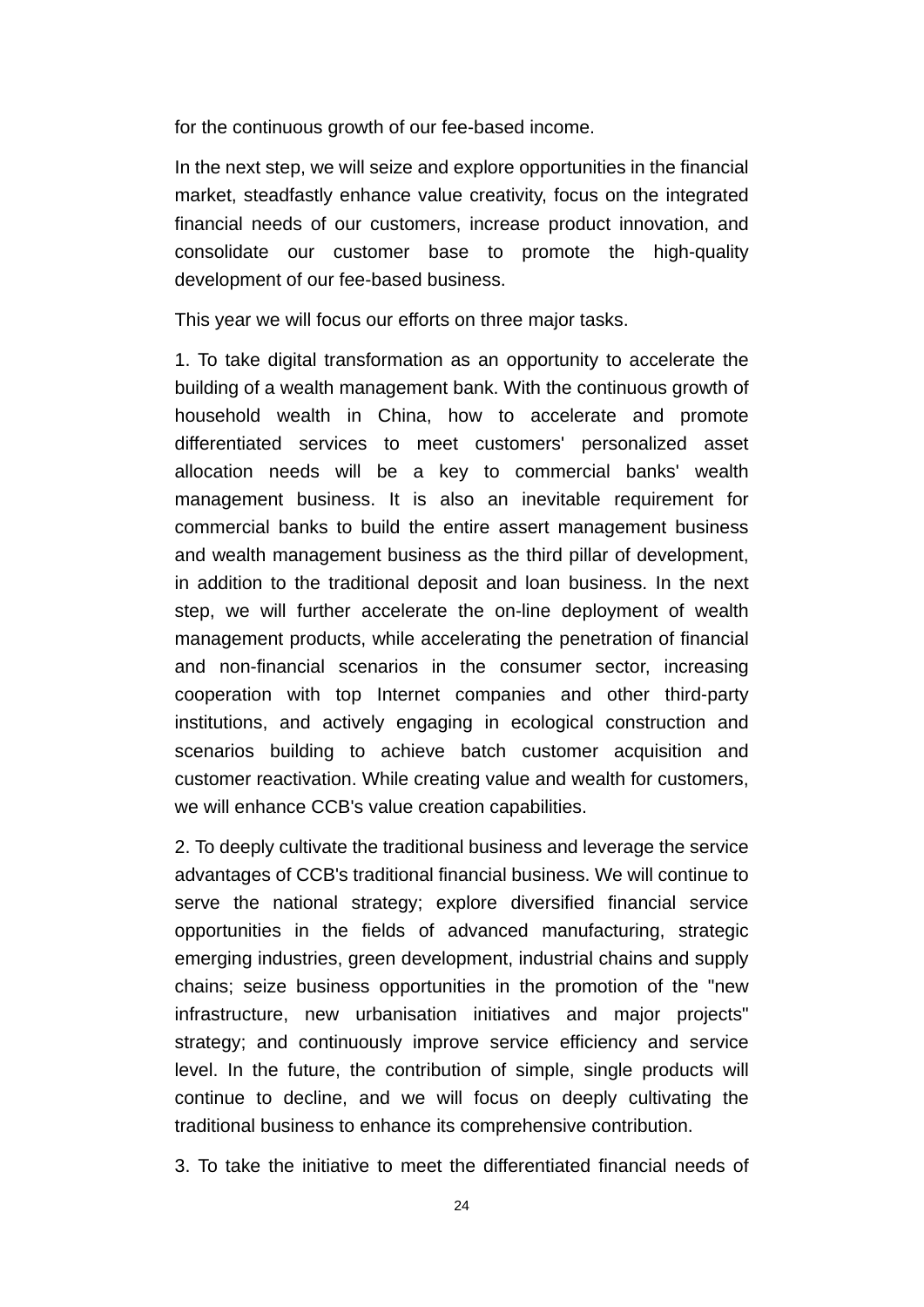customers and pay attention to the pain points and difficulties faced by customers in the process of development. We will make use of financial technology and digital empowerment, leverage the advantages of our subsidiaries' licenses, integrate the Group's resources, enrich the supply of products and services, provide differentiated service solutions for our customers according to local conditions, help enterprises solve their business difficulties to achieve a win-win situation for both banks and enterprises, and create new growth points and growth poles for the fee-based business through integration and financial innovation. We believe that with the continuous promotion of digital operation, and in the process of implementing the "Three Major Strategies" and promoting the New Finance Initiative, CCB's fee-based income will definitely achieve better development through technology empowerment and product innovation.

**Q7 (GF Securities): We noticed that CCB's deposits rose by RMB2.25 trillion in 2020, at a rate of 12.24%. Though this was related to the overall credit growth environment, the growth rate was also significantly higher than the industry-wide RMB deposit growth rate of 10.2%, exhibiting very strong performance. Could the management please give us an analysis of CCB's competitive advantages in deposits? Could you give us a detailed analysis and an outlook on deposit growth this year? In addition, the People's Bank of China issued the** *Measures for the Management of the Quality of Liabilities of Commercial Banks* **this year. How will it affect the scale and cost of deposits? What asset and liability management measures will CCB adopt to cope with this new regulation?** 

Lyu Jiajin: Deposits are the foundation of commercial banks' development and a highly competitive area for their business development. CCB attaches great importance to the development of deposits, especially general deposits. As at the end of last year, our deposits amounted to RMB20.6 trillion, an increase of 12.24%, and the proportion of deposits in liabilities increased by 0.9 percentage points compared to the previous year. The original proportion of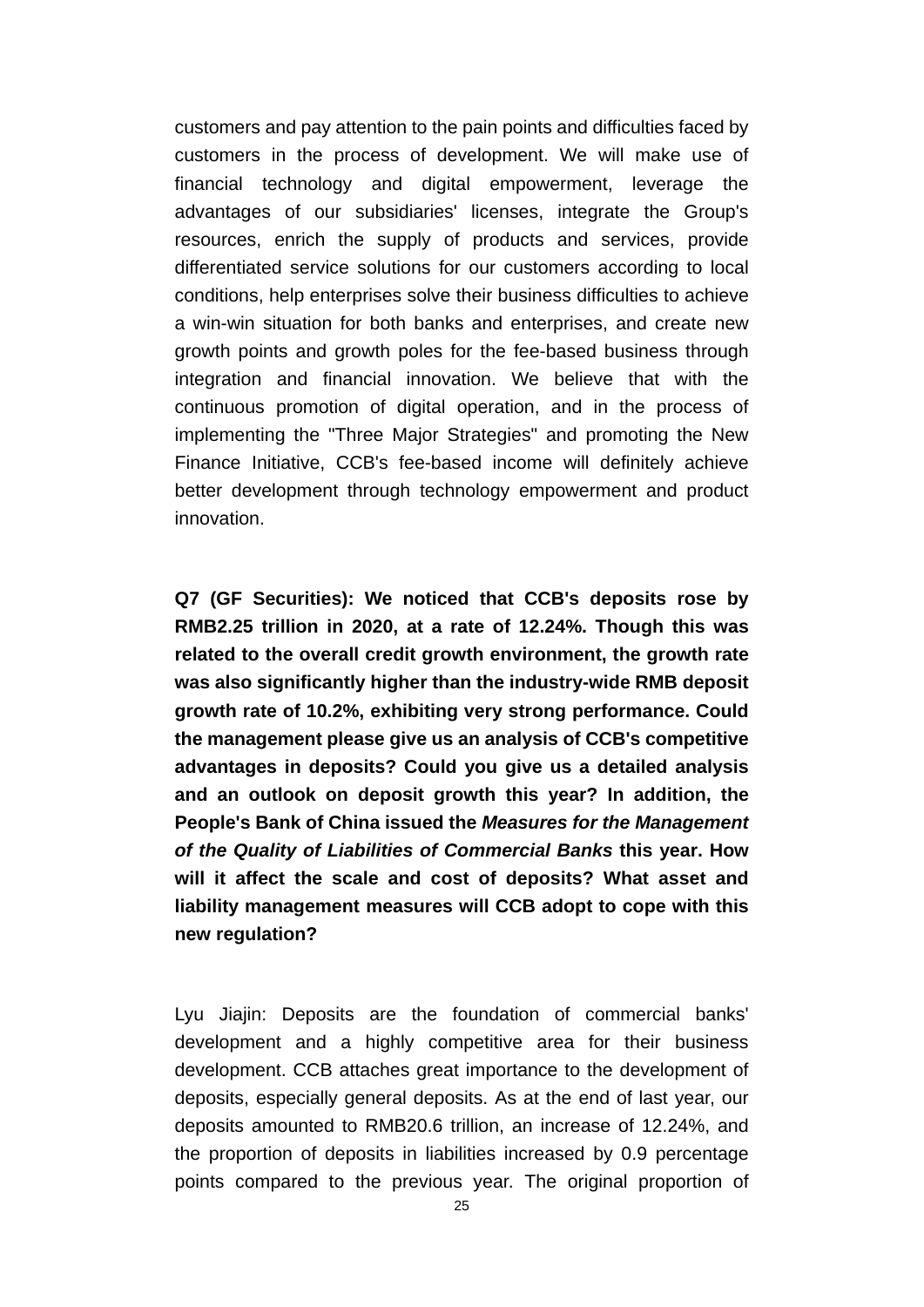deposits was already relatively high, and it went even higher at the end of last year from a high base. In particular, personal deposits broke the RMB10 trillion mark, achieving fast growth last year from RMB8.7 trillion at the beginning of the year to over RMB10 trillion in the fourth quarter. Corporate deposits also maintained fast growth, which stood at RMB9.7 trillion at the end of last year.

With regard to your concern about the reasons for the fast growth in deposits and competitive advantages, everything from monetary policy to the financial market environment had fostered an atmosphere conducive to deposit growth last year.

First, it was reflected in the fast growth of monetary aggregates, with the broad measure of money supply, M2, growing at 10.1% for the year, 1.4 percentage points more than the previous year, bringing more funds for the development of deposit business.

Second, CCB has adhered to the New Finance Concept and actively promoted digital operation. Centering on ecological construction, scenarios building and users expansion, CCB insisted on Government Community connectivity, Business Community empowerment and Customer Community breakthrough, building an ecology through the linkage of "Government Community, Business Community, Customer Community", and deepening the efforts in the fields of high-flow scenarios such as people's livelihood, consumption and community to enhance the market competitiveness of corporate and personal deposit business.

Third, the traditional advantage of CCB stems from the solid foundation work. In terms of customer base, the Group has more than 6 million corporate customers and more than 700 million personal customers. In terms of products, we have increased product innovation, especially those based on ecological scenarios, to continuously enrich the supply of financial products and non-financial services and effectively enhance the capability of customer value creation. In terms of channels, we have attached great importance to on-line and off-line integration. We used to talk about O2O, but now we talk about OMO, giving full play to the off-line advantages of more than 14,000 outlets and the multi-channel advantages of the Internet, especially our mobile banking, which now has nearly 400 million users and has become an important channel for customer acquisition,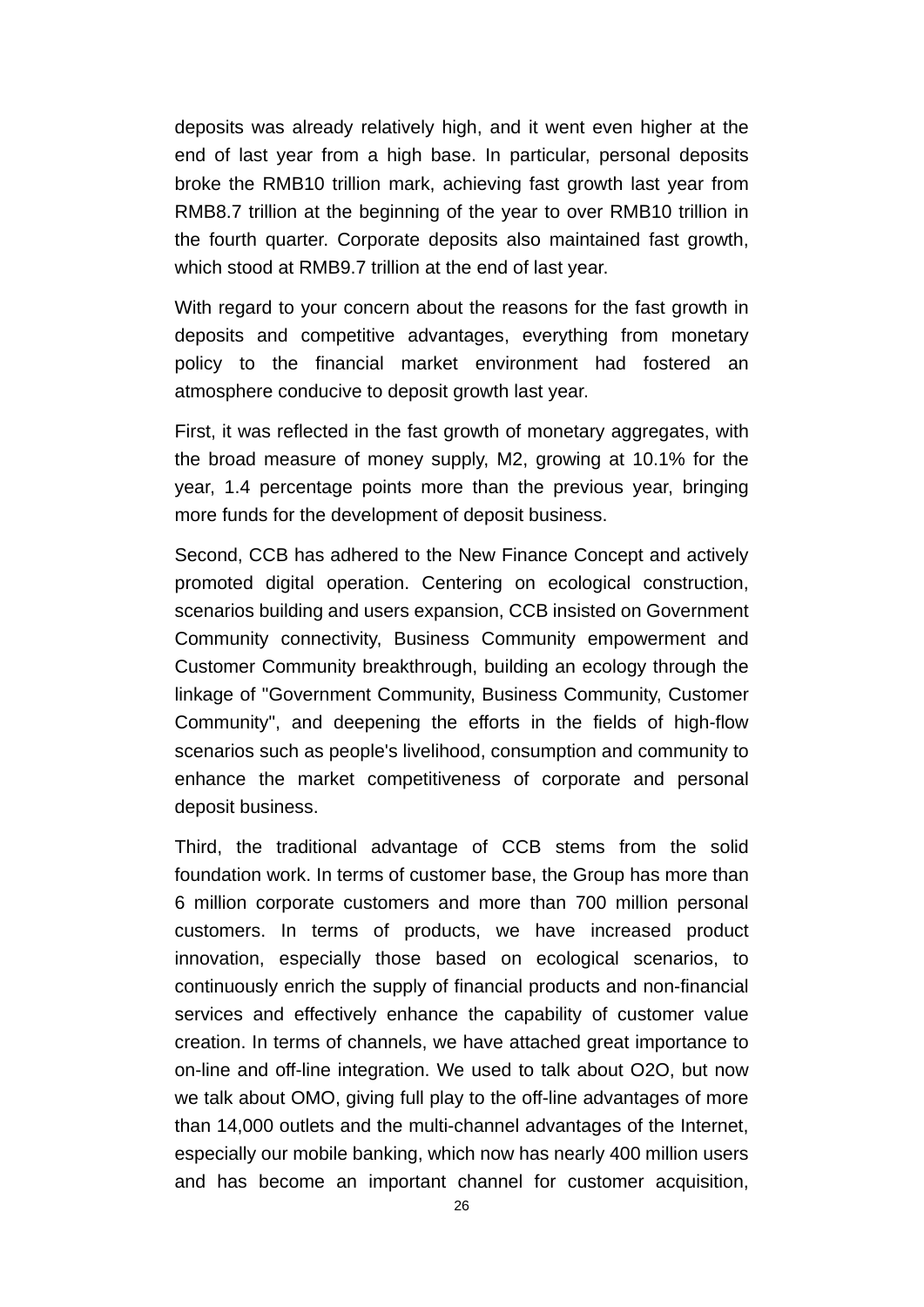improving customer stickiness and increasing customer value. In the past two years, we have seized the opportunity of economic development in the county areas, especially in the building of a vast number of moderately prosperous counties. We have laid out more than 540,000 "CCB Yunongtong" service sites in counties, especially in townships and some administrative villages, thus enabling CCB to form a wide coverage with respect to channel management.

Fourth, we have always adhered to prudent operation, with key risk control indicators ranking among the top in the industry, while attaching great importance to the protection of consumer rights and interests so that more customers would prefer to choose CCB when placing deposits and opening accounts.

Next, in terms of outlook, we will adhere to our existing ideas and approach to better promote the "Three Major Strategies" and make great efforts in ecological scenarios to facilitate deposit growth. However, in the new year, we are facing some changes in the policy environment. Our preliminary judgment is that CCB's deposits will still grow well in 2021, but likely at a slower rate. In terms of the price of deposits, considering the intensification of market competition, the deepening of interest rate liberalization and the shifts to time deposits and long-term deposits may lead to continuing upward pressure on interest costs.

As for your second question, the Measures for the Management of the Quality of Liabilities of Commercial Banks is a management system that has just been promulgated by the CBIRC. The promulgation of the system is conducive to promoting rational market pricing behaviour and the healthy development of the deposit market after the interest rate liberalization. We think this is a good measure, especially in terms of creating a better market environment for the expansion of deposits and cost control of large banks. Over 80% of CCB's liabilities are customer deposits, and the stability of liabilities is very high due to the large customer base, diversified funding sources and low proportion of interbank liabilities. CCB's liquidity indicators are also way above regulatory requirements, so this measure is very beneficial to us and will be of great help in promoting commercial banks to improve the level of asset and liability management. During the past development of its deposit business, CCB has strictly implemented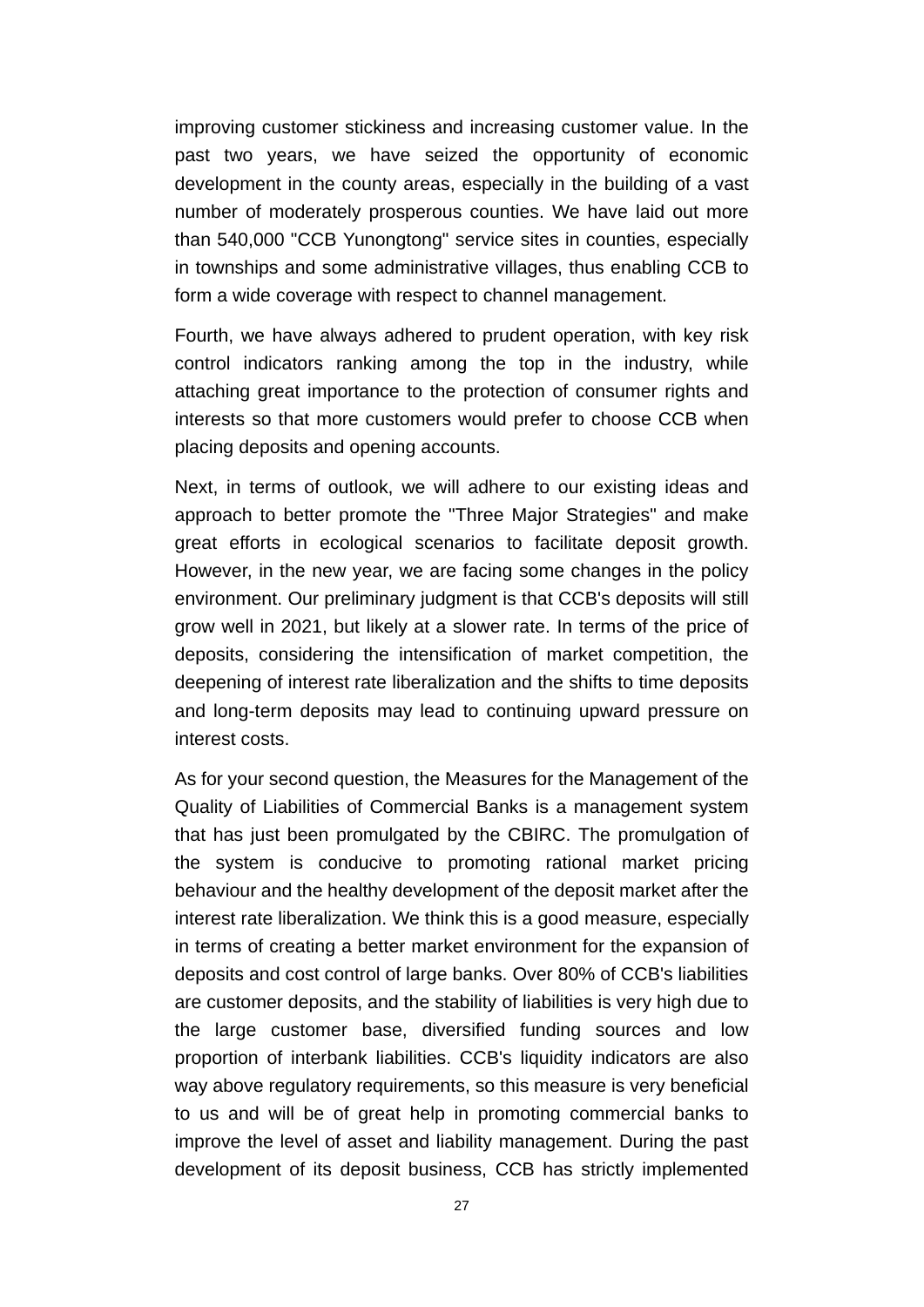the regulations imposed by the PBC on deposit rates and the calculation and settlement of interest, and without using third parties or the Internet to absorb deposits. Therefore, from all aspects, the current quality of assets and liabilities is still in line with the "six key elements" which have been put forward by the regulators. In the next step, we will strengthen our study and judgment of policies and the market, conscientiously implement the requirements of this measure, and strive to improve the quality of asset and liability management, so as to make due contributions to maintaining the stability of the entire financial system.

Thank you!

**Q8 (UBS Asset Management): Thank you for delivering good returns to investors since CCB's performance has resumed healthy growth in the second half of last year. I have a question about asset quality and risk management. We know that CCB has all along adopted a robust style in managing and operating its business. However, in the face of the impact of the pandemic, and while there may still be some uncertainty over the economic recovery, what risk management measures will be adopted by CCB? Last year, the regulator also stressed that banks should increase the disposal of NPLs. I want to ask about the asset disposal situation and this year's disposal target, and what is your judgment on asset quality this year?** 

Jin Yanmin: Thank you very much for your questions, especially for your recognition of CCB's operation style. Indeed, last year was a very special and challenging year in my career. In 2020, in the face of an unprecedentedly complex situation, CCB Group took a number of measures to strengthen fundamental management, adjust credit structure, bring relief to the real economy and safeguard the risk bottom line. As a result, we have effectively coped with the impact of the pandemic, kept a coordinated balance between steady growth and risk prevention, and maintained the overall stability of asset quality. Our risk management indicators were characterised by "five stabilities".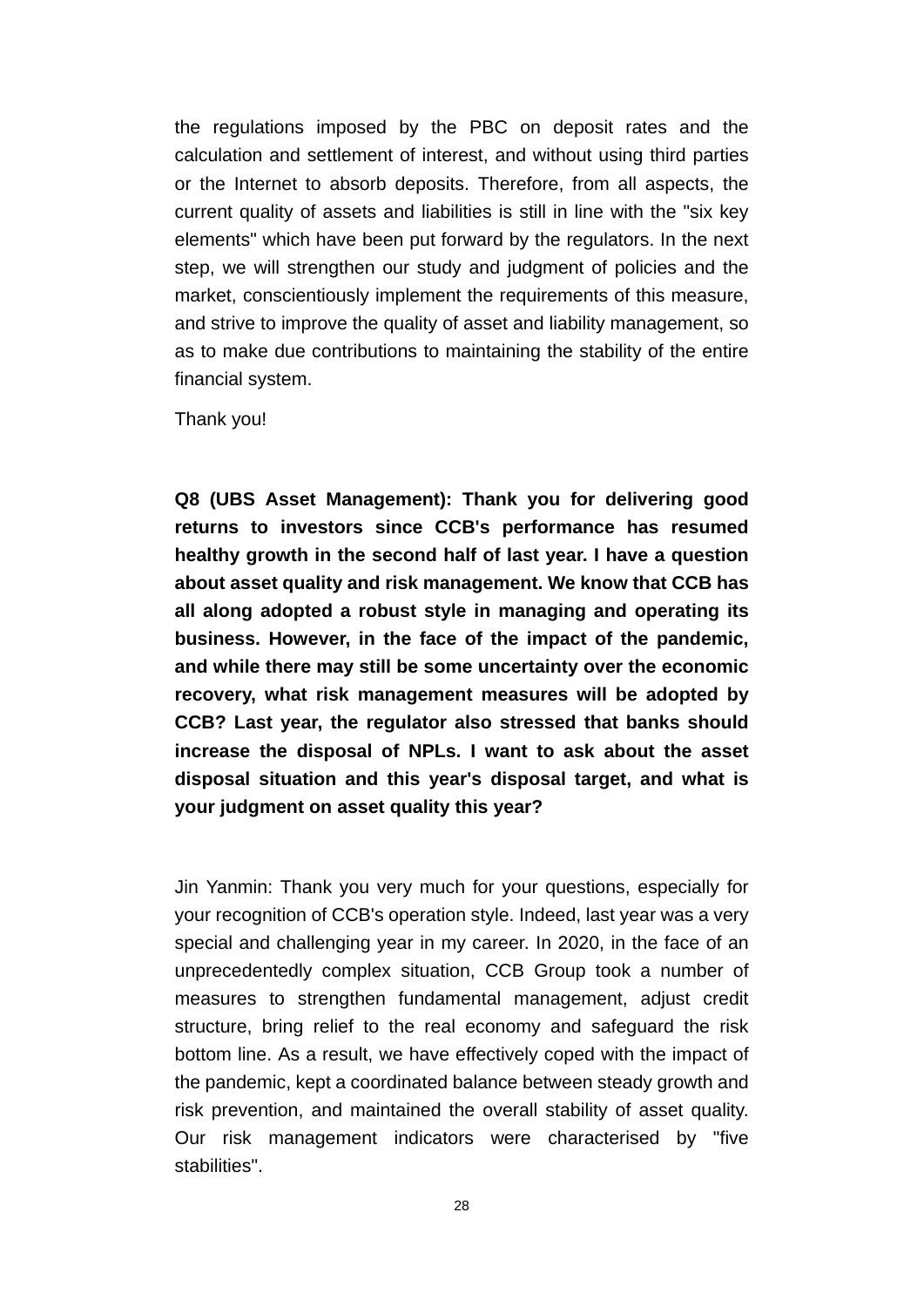First, the NPL ratio was relatively stable, which was slightly higher compared with the beginning of the year. Last year, we took the initiative to increase exposure, accelerate release and speed up disposal to maintain a stable NPL ratio.

Second, the ratio of overdue loans remained stable with a slight decrease, standing at 1.09%.

Third, the credit cost ratio was largely stable, remaining at around 1%.

Fourth, allowances to NPLs remained stable at over 200%.

Fifth, allowances to total loans remained stable with a slight increase, the scissors difference between overdue loans and NPLs was consistently negative, reaching RMB78.5 billion at the end of last year.

These achievements were mainly attributable to our long-term adherence to a steady, prudent, comprehensive and proactive risk management culture, as well as a prudent risk appetite. This is because we have always adhered to the concept that development should be bounded by the ability of risk prevention and control, and we have continuously improved our risk management techniques and measures, especially by continuously enhancing our risk management and internal control capabilities, and have never slacked off in these areas. In particular, we have taken many measures in three major areas, including credit risk, market risk and operational risk, which were very effective.

In terms of credit risk, the risk-weighted assets of CCB already accounted for 59% of total assets. Credit risk is still the largest risk and the cost of credit is still our largest cost, to which the Board and Management attach great importance.

First, we have strengthened our analysis and judgment of the situation and adopted forward-looking management measures to maintain the overall stability of asset quality. For example, the Board of Directors has always provided targeted guidance to the Management on risk management, including reverse stress tests and stress tests based on extreme scenarios, enhancing the level of quantitative analysis of risk management heat maps and so on. We have also communicated with our peers and realized that the Board of Directors has given us the largest amount of guidance and requirements in terms of stress tests,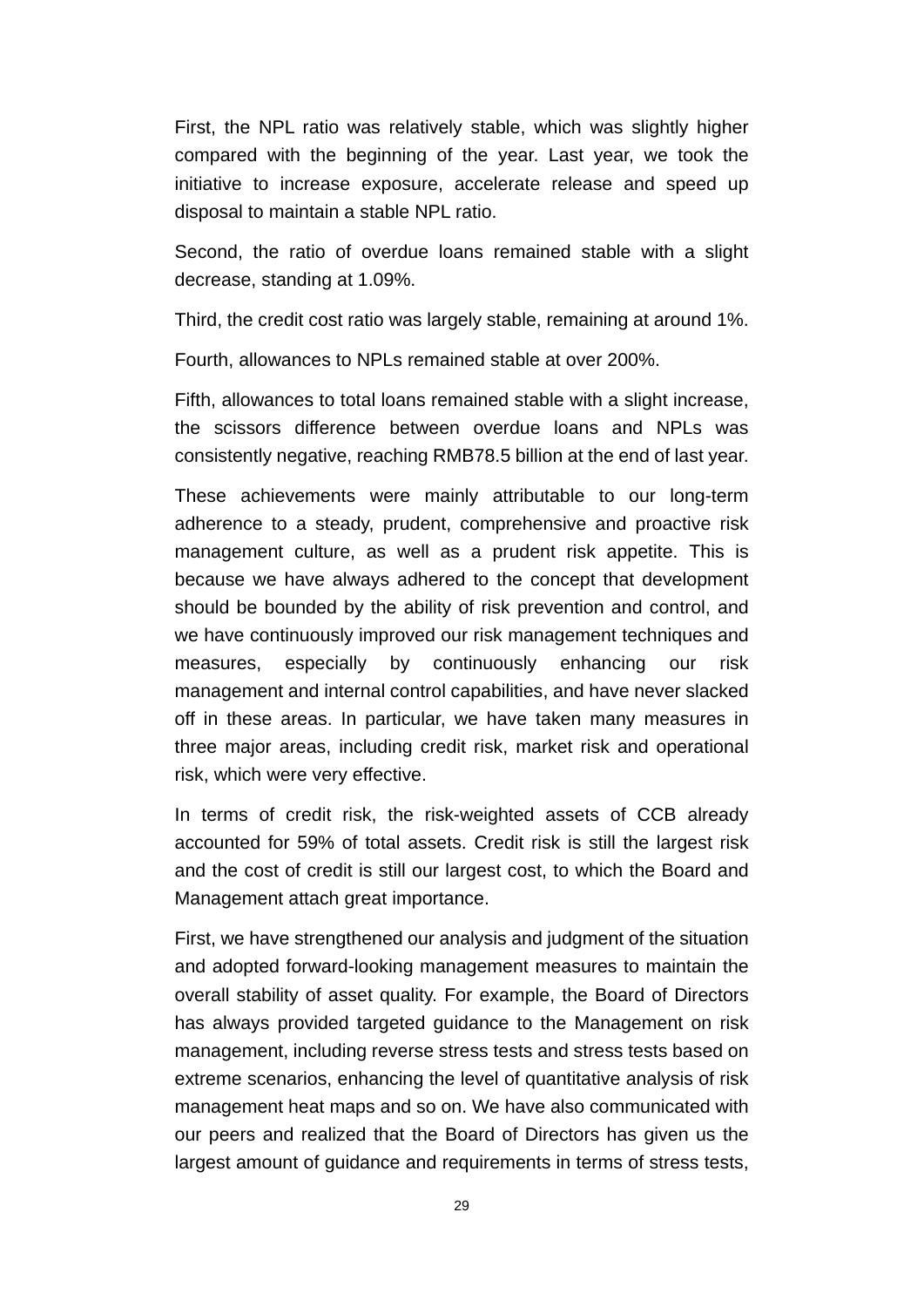etc., and the number of stress tests which we have conducted was the highest, with the largest number of scenarios designed. These measures have played an important role in helping us to judge the situation and make forward-looking arrangements. The Management basically analyzed the situation on a weekly basis and made great efforts to adjust the strategy in a timely manner to accurately respond to various challenges.

Second, we continued to improve the credit structure and implemented differentiated credit policy arrangements. We focused on fostering new growth drivers while safeguarding investment in strategic business areas. We continuously deepened the restructuring of areas of excess capacity and strengthened the management of real estate loan concentration while consolidating our traditional advantages.

Third, we continued to enhance the effectiveness of fundamental management, strengthen customer selection, strictly control the entry thresholds for credit approval and improve resource allocation capability.

Fourth, we continued to iterate on optimizing and upgrading the tools and models in risk measurement, while capital employed continued to decline.

Fifth, we strengthened our efforts on mitigation and disposal to improve our operational ability and level of asset preservation and continuously enhanced our value creation ability. Last year, we completed the disposal of NPLs of RMB190.4 billion, an unprecedented 20% year-on-year increase, which was achieved in the second, third and fourth quarters of last year, despite the fact that there was basically no disposal in the first quarter of last year due to the impact of the pandemic. This year, we have prepared sufficient financial resources for the disposal and will continue to maintain this level.

Sixth, continuous emphasis was placed on risk management of off-balance-sheet business in order to control risks and enhance the level of intensiveness. In terms of credit risk management, these measures were mainly forward-looking in response and highly effective.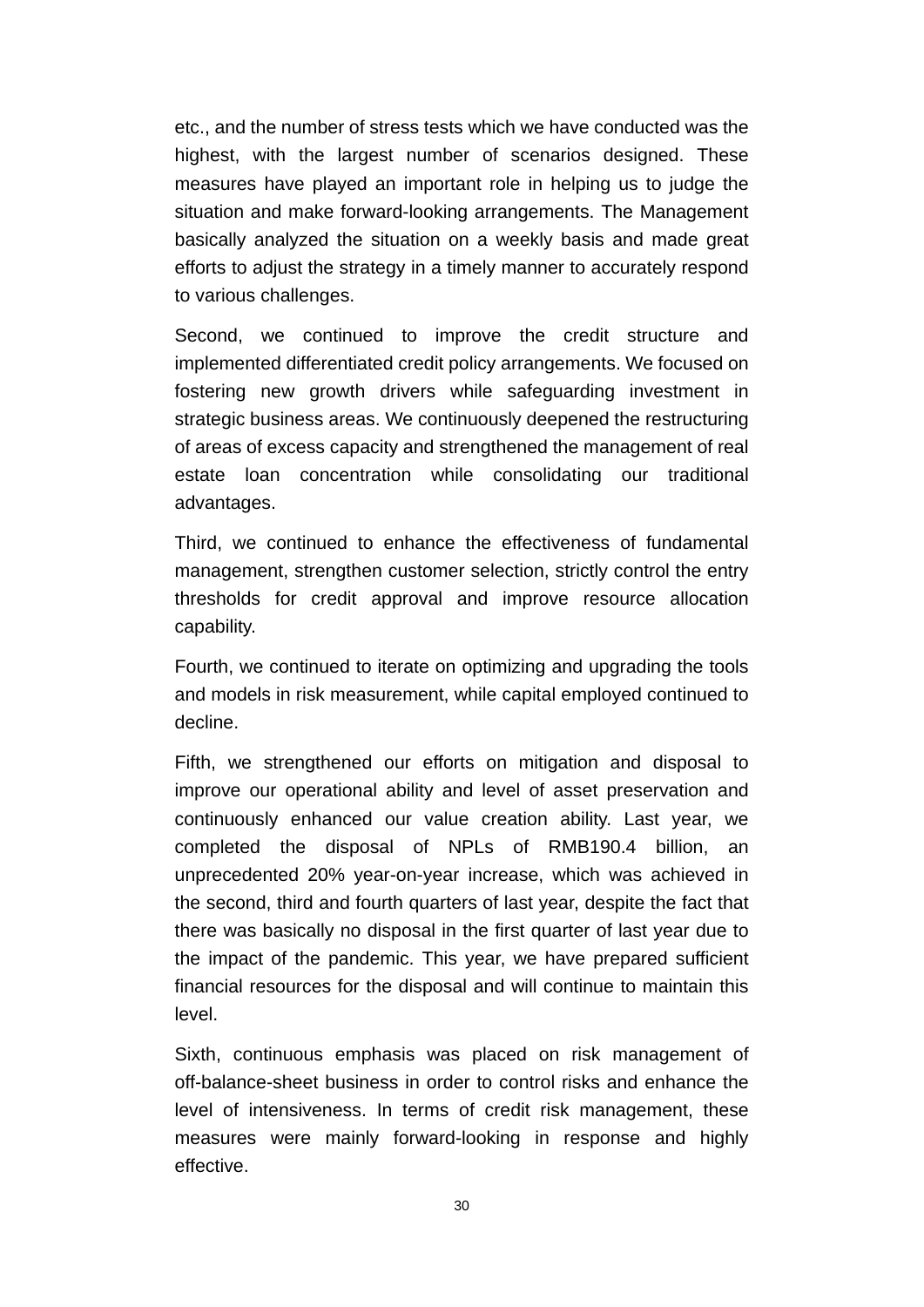In terms of market risk prevention, with the ups and downs of the market, we have faced great challenges last year.

First, we set up an inter-departmental emergency response mechanism to promptly study effective measures to deal with the violent fluctuations of commodities and conducted studies and made judgments on a daily basis. These measures have played an important role in guiding our operation.

Second, we have also made great breakthroughs in the construction of intelligent control platforms for our investment and transactional businesses, with many systems being replaced and upgraded.

Third, we continued to promote the rectification of our wealth management business and built a risk control system for wealth asset management.

Fourth, we implemented penetration management, classified the underlying asset risks and set aside adequate provisions. Therefore, we are well-prepared to deal with the pressure on the return of wealth management assets to the balance sheet.

Fifth, we implemented a full-process control mechanism before, during and after an event, and the Group's unified risk cooperation institutions have achieved comprehensive and unified management, including subsidiaries.

Sixth, we strengthened market research, actively and pro-actively responded to market changes and made great progress.

In terms of operational risk management, the biggest achievement last year was that we leveraged the impact of the pandemic to comprehensively streamline and revamp our business continuity management system, which has now been systematised from home to abroad, and its effectiveness has been subject to the real test. At the same time, we have done a lot of work on employee behaviour management, establishing an "off-line grid, on-line intelligent" employee behaviour management system. At the same time, we continued to implement the regulatory requirements in anti-money laundering and counter-terrorist financing which were evaluated and approved by the relevant regulators, with our ratings continuously improving. In addition, we have also done a lot of work to improve our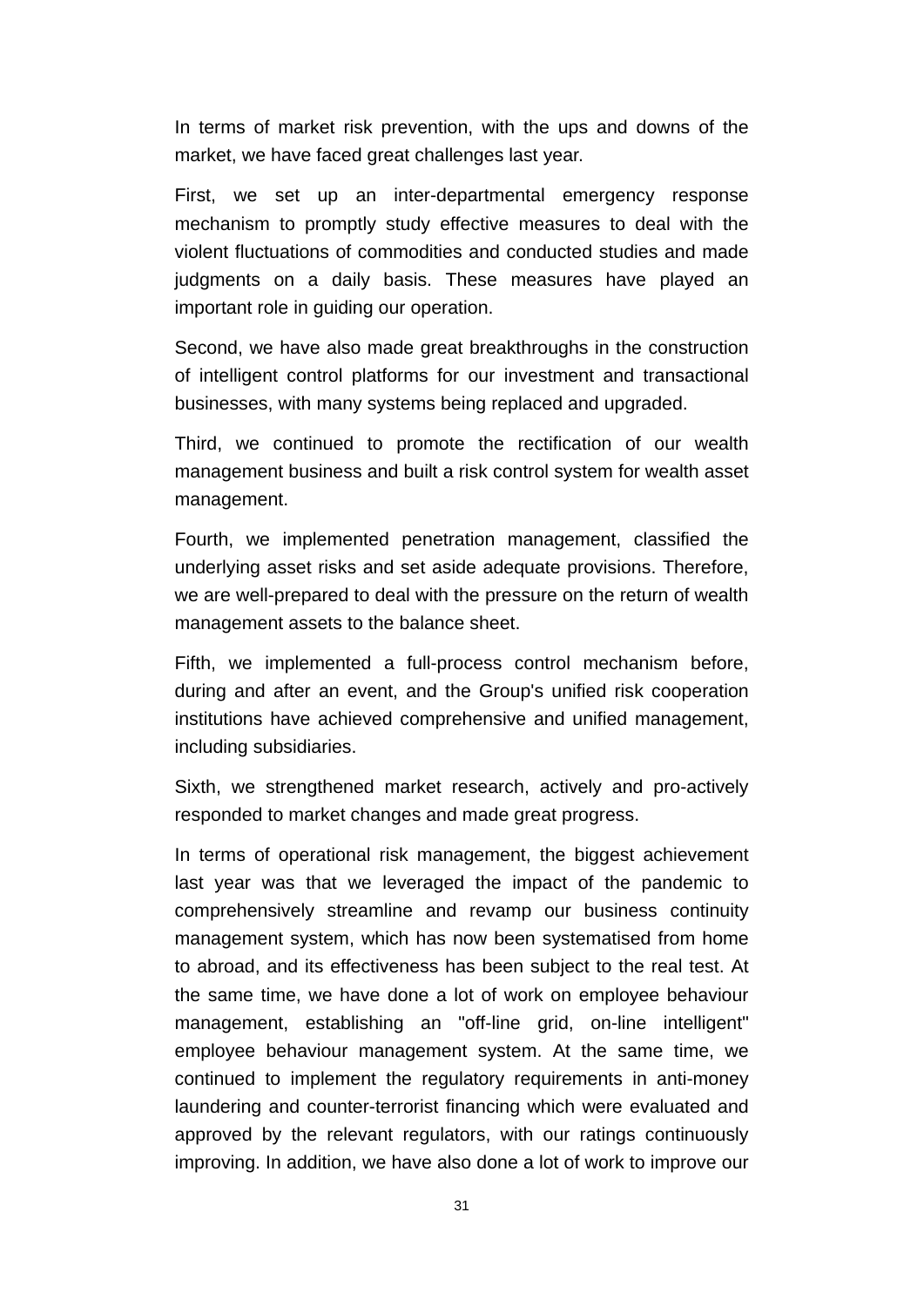anti-fraud system, including the management of financial sanctions risks. We should say, CCB has always adhered to the entire risk and internal control system to the end, and we have made significant improvements to the arrangements of the system, especially in refined management.

As for the asset quality in 2021, the situation this year is very special, not only because it is the start of the "14th Five-Year Plan" period, but also the impact and the challenges of the pandemic are still significant. The macroeconomic situation is generally positive, especially amid the construction of the "dual circulation" development pattern, technological innovation drive, optimization of the industrial chain and supply chain, the implementation of major regional strategies and high level of opening up, etc. A major policy system has been introduced, and the regulation of loan assistance is being implemented, which have provided excellent opportunities and broad space for the banking industry's development. Therefore, we will continue to optimize our business structure and maintain stable asset quality. Of course, challenges still exist. Judging from our performance last year, the quality of our retail business, represented by credit cards, was stable, so was the quality of inclusive loans, but NPLs in the infrastructure sector rose. Overseas institutions and subsidiaries have also seen an upward trend in NPL ratios due to the impact of the pandemic and the compression of total assets. There were two main reasons for the increase of NPLs in the infrastructure sector: first, the asset quality has been impacted by the rectification of asset management business and non-standard business in the past. It was mainly concentrated on loans to government platform infrastructure customers, for which full provision had been set aside. Second, the clean-up of implicit government debts and local government liabilities, with some regions under heavy debt pressure, may have some impact on the continuous financing ability. This will generate some risk exposure and certain amount of pressure, but overall it is still manageable. We expect our asset quality to remain stable and controllable in 2021, with a balanced coordination among various indicators. Please rest assured!

#### **Q9 (Goldman Sachs): Thank you for giving me this opportunity**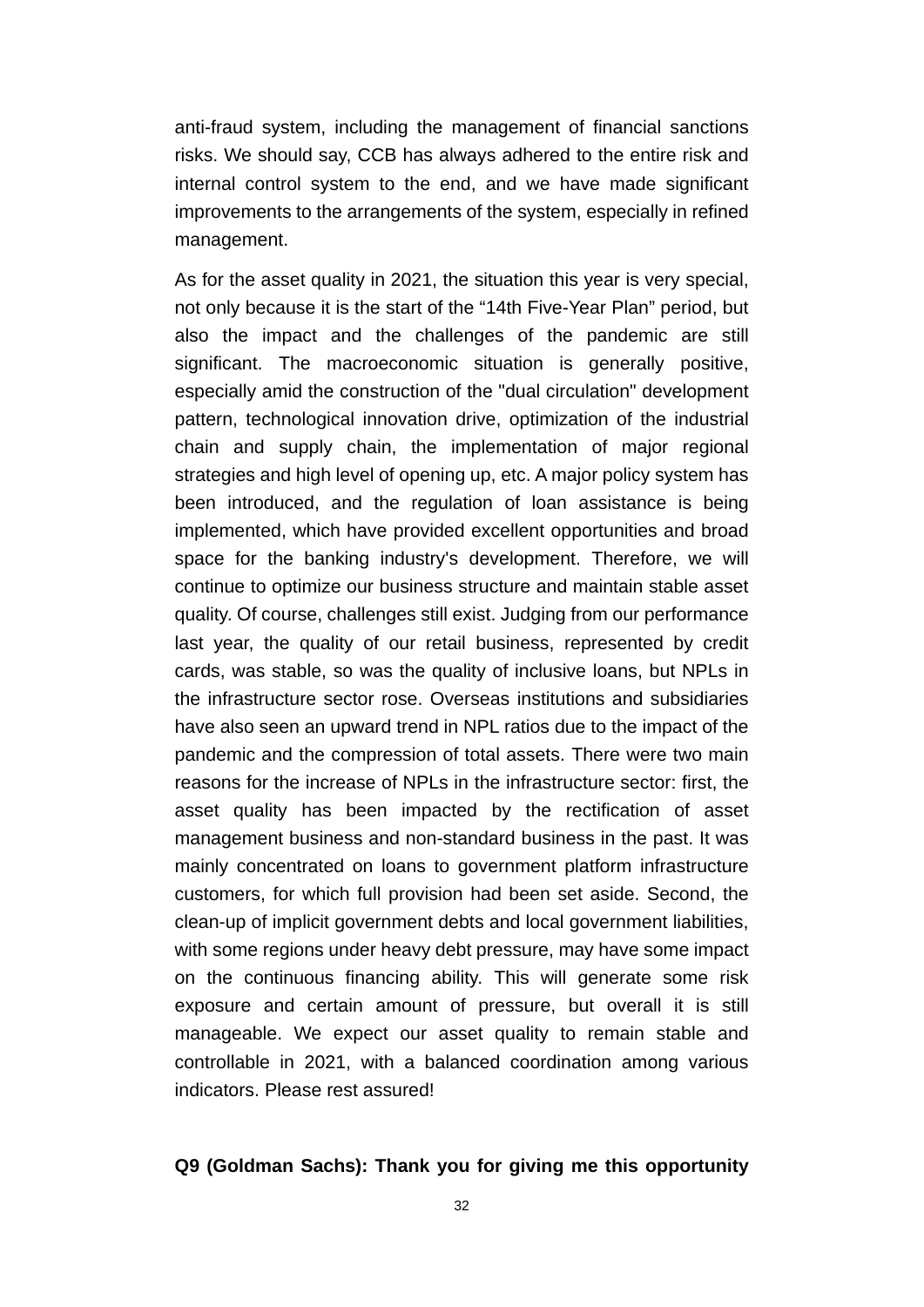**to ask a question. We have seen top Internet companies gradually entering the financial sector in recent years, posing a considerable challenge to traditional banks, and we have also noticed that banks are making a push in the FinTech sector. I want to ask how CCB can build its own technological advantage.** 

Zhang Min: Thank you for raising this question. In recent years, commercial banks have made great progress in financial technology and digital transformation, which has also greatly improved the efficiency and inclusiveness of financial services. In particular, since the outbreak of the COVID-19 in 2020, the whole society's production and living, work and social communication are moving on-line, which has also made commercial banks carry out a lot of platform-based attempts to improve their technological capabilities. The improvement of our capabilities in financial technology determines the speed of our business development. CCB has been promoting the TOP+ FinTech strategy since 2018, continuing to strengthen the building of FinTech capabilities, and doing a good job in financial innovation with the two-wheel drive of technology and data. You have just mentioned how CCB can build its own technological advantage, and we are starting from three aspects.

First, we have been improving the system and mechanism of technological innovation and continuing to increase investment in technology. CCB has set up a steering group for FinTech innovation, established a FinTech subsidiary, CCB FinTech, and built a FinTech infrastructure of "two cities and three centres". In 2020, CCB invested RMB22.1 billion in FinTech, accounting for 3% of its total operating income. The number of FinTech personnel of the Group reached 13,000, which further optimized the distribution of technology talents.

Second, we have built a smart financial system internally to empower operational management and business development. In our retail business, we have built a new retail pattern integrating Customer Community scenarios and established a comprehensive user-and customer-centric management system. In corporate banking, we have built a new ecology combining industry and finance, established a unified view of corporate users and built a group-level supply chain financial services platform. In terms of channels, we have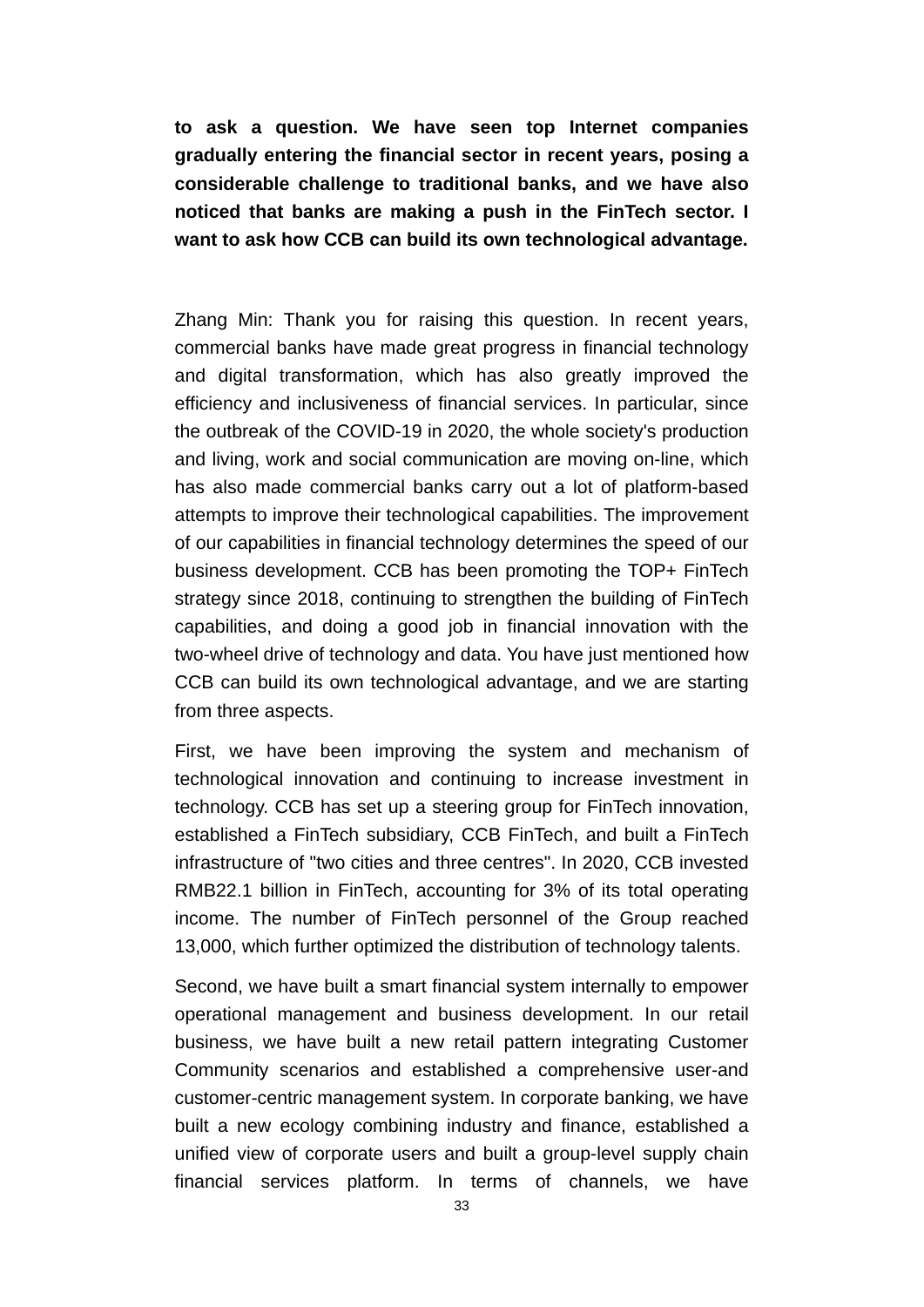implemented the innovation and modularisation of "5G + Smart Banking" scenarios to facilitate on-line scenario-based financial services. Currently, we were at the front ranks of the industry in terms of the scale of mobile banking users and the number of monthly active users. In terms of risk management, we have promoted the construction of the "3Rs" intelligent risk control system, with an early warning accuracy rate of over 90% on our platform. At the same time, artificial intelligence has been used in many scenarios, including the areas of customer service, risk management and intensive operations. The block-chain technology has been used in cross-border trade, smart government affairs service and supply chain.

Third, we have expanded intelligent ecology externally to serve the economy, society and people's livelihood. In 2020, CCB assisted and supported the modernisation of the social governance system by helping many local governments build "Internet + government affairs service platforms" with over 100 million registered users, set up smart community service platforms to reach the Business Community and Customer Community and improved the construction of the housing ecosystem. In 2020, we continued to empower our peers by helping to build and improve the risk control systems of small and medium-sized banks, exporting risk control tools, and promoting the joint construction of a new ecosystem of co-governance of risk. In 2020, we assisted and supported the pandemic prevention and control and resumption of work and production. We helped the government to develop a medical supplies support and management system, which was first used in Hubei. At the same time, we promoted Cloud Studio across the Bank, launched an on-line business toolkit for enterprises, as well as "CCB Match Plus" platform and Smart Exhibition, and also provided a full range of on-line services for social and economic development.

Adhering to the New Finance Concept, CCB upheld an open, sharing and positive attitude to cooperate and learn with Internet enterprises for common development. This included joint innovation labs with top Internet companies, building scenario-based finance with the help of the ecology of Internet companies, achieving on-line customer acquisition and activating customers through the flow of Internet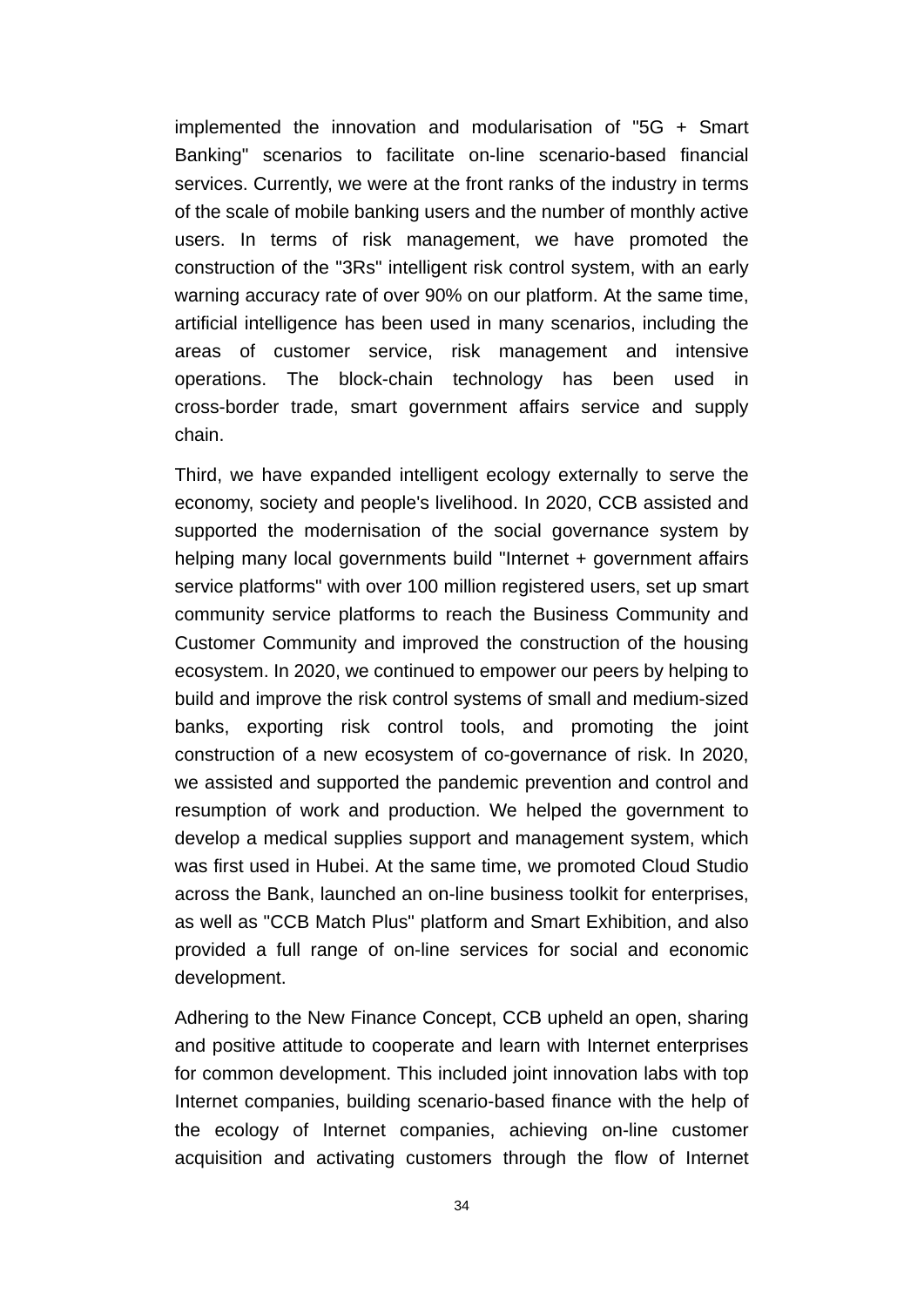companies, as well as sharing some technical solutions and paths together in the process, and constantly expanding new areas of cooperation to meet the financial needs of customers.

Thank you!

**Hu Changmiao: In accordance with the regulatory requirements, the announcement on convening of the results presentation was released in advance. We have widely collected the questions which investors are generally concerned about through the IR hot-line and email, and most of them are similar to those raised by analysts and media friends today, but there are still some questions not covered. Here, we will pick a question about capital management for making a response.** 

**We have seen that the capital adequacy ratio of all major banks, including CCB, has dropped last year, whereas it used to be basically on the rise. What was the reason for the decline last year? What will the trend be in the future?** 

Wang Jiang: Let me answer this question. Thank you for your concern. The capital adequacy ratio is a key indicator of the safety and soundness of commercial banks, which has attracted much concern and attention. In 2020, in the face of the challenges of the pandemic, the capital adequacy ratios of banks have declined for two reasons: First, commercial banks have generally increased their loan issuance due to the need to fight the pandemic and to strengthen the support for the real economy. Like what the Management have just briefed, loans grew by close to over RMB1.7 trillion and bond investments increased by more than RMB800 billion last year. The growth of these two assets inevitably brought about rapid growth in risk-weighted assets, leading to capital dilution. Second, due to the impact of the pandemic last year, our customers, especially micro, small and medium-sized enterprises, generally faced operational difficulties. Therefore, while increasing our support, we have increased the provisioning efforts as well as the exposure and disposal of NPLs to consolidate the existing asset base. Last year, the disposal amount of NPLs reached a record high of RMB190 billion,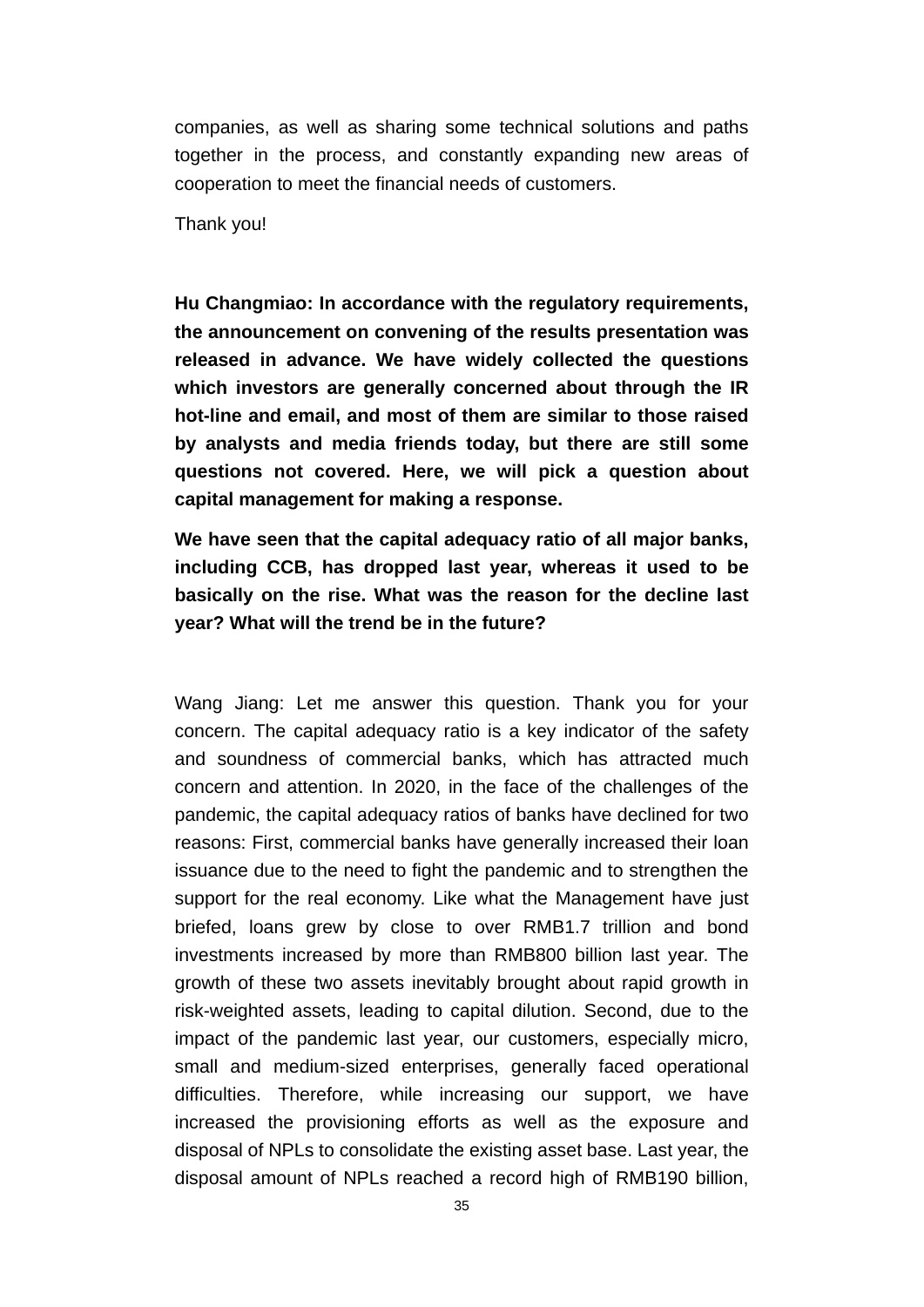and the negative scissors difference of overdue loans and NPLs was RMB78.5 billion. Our increased exposure and disposal of NPLs have laid the foundation for future capital strengthening, which would inevitably have an impact on current profits, and the reduction in current profits would also lead to a certain degree of weakening internal capital accumulation in the future. As a result, the capital adequacy ratio of 17.06% at the end of last year, while maintaining a leading position in the industry and being above regulatory requirements, saw a certain decline of 0.46 percentage points.

This year, we are also faced with the need to continue to increase our support for the real economy, and the capital adequacy ratios of domestic systemically important banks, including CCB, will still be under some pressure, especially with the regulatory requirements for total loss-absorbing capacity (TLAC) in the relevant exposure drafts by the PBC and the CBIRC. The implementation of TLAC will lead to a capital gap, and it is also an indisputable reality that commercial banks will face some pressure on their capital management. Therefore, the Board of Directors of CCB attaches great importance to capital management and has already reviewed and approved CCB's capital plan for the next three years, clearly adhering to the capital replenishment strategy of placing equal emphasis on internal accumulation and external replenishment. First, we must adhere to internal accumulation, relying on our own value creation and our ability to enhance moderate profit growth to adhere to an endogenous capital replenishment mechanism. Second, we will appropriately accelerate the pace of external capital replenishment, and we will issue not more than RMB160 billion equivalent of tier 2 capital instruments by the end of March 2022. Third, the most important aspect is to strengthen capital management, and gradually change the development mode of high capital consumption and follow a path of capital-light wealth management and asset management. Last year, we made great progress in this aspect. On the one hand, we tapped the potential internally, and saved RMB430 billion in economic capital employed by adjusting and optimizing our risk measurement models and instruments and optimizing our existing credit assets, which supported the rapid growth of credit. The next step is to continue to promote the transformation of capital intensification and refined management, increase the use of FinTech, strengthen the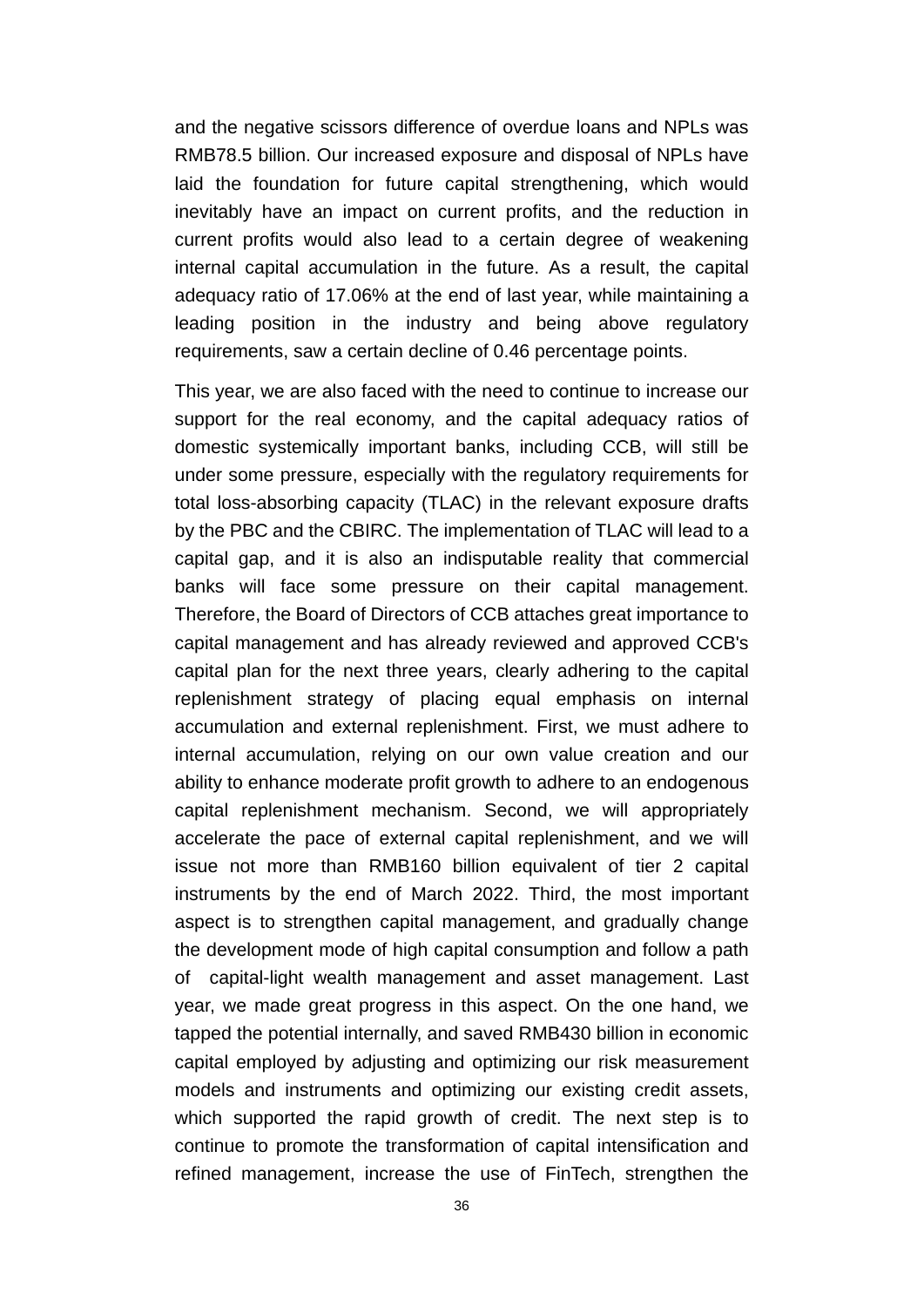regulatory capital transmission mechanism, better meet the requirements of global systemically important banks and total loss-absorbing capacity, and achieve sound, balanced and sustainable development in the long run.

Thank you!

**Hu Changmiao: Thank you, President Wang. Today's briefing is also broadcast on-line. Many investors have left questions on the platform, and they have raised quite a lot of questions. Due to time constraints, I will respond to the dividend question that everyone is greatly concerned about.** 

## **Now that the capital adequacy ratio of large banks is under pressure, will CCB adjust the dividend payout policy? I will make a brief response.**

Hu Changmiao: Since last year, we have received many enquiries from investors on the dividend issue. Investors are very concerned about whether CCB can respond properly to the impact of the pandemic and maintain a stable dividend payout ratio, and some investors hope that the amount of cash dividends will continue to remain unchanged despite the adverse situation last year. CCB has always attached great importance to the concerns of investors and strived to balance the need for capital for sustainable development in the mid to long term while providing shareholders with reasonable investment returns. The cash dividend payout ratio has been maintained at 30% since 2015. Especially in recent years, as we have adhered to the general principle of pursuing progress while ensuring stability, deepened the New Finance Initiative and promoted the "Three Major Strategies", our operation has made good achievement, our businesses have attained coordinated development and our financial performance has been steadily improving, so the amount of our dividends has been stable, with a slight increase over the past few years.

Last year, due to the impact of the pandemic, we were able to maintain positive earnings growth through the efforts of the entire Bank. The Board of Directors of CCB prudently assessed the impact of the pandemic on the capital adequacy ratio, as well as the